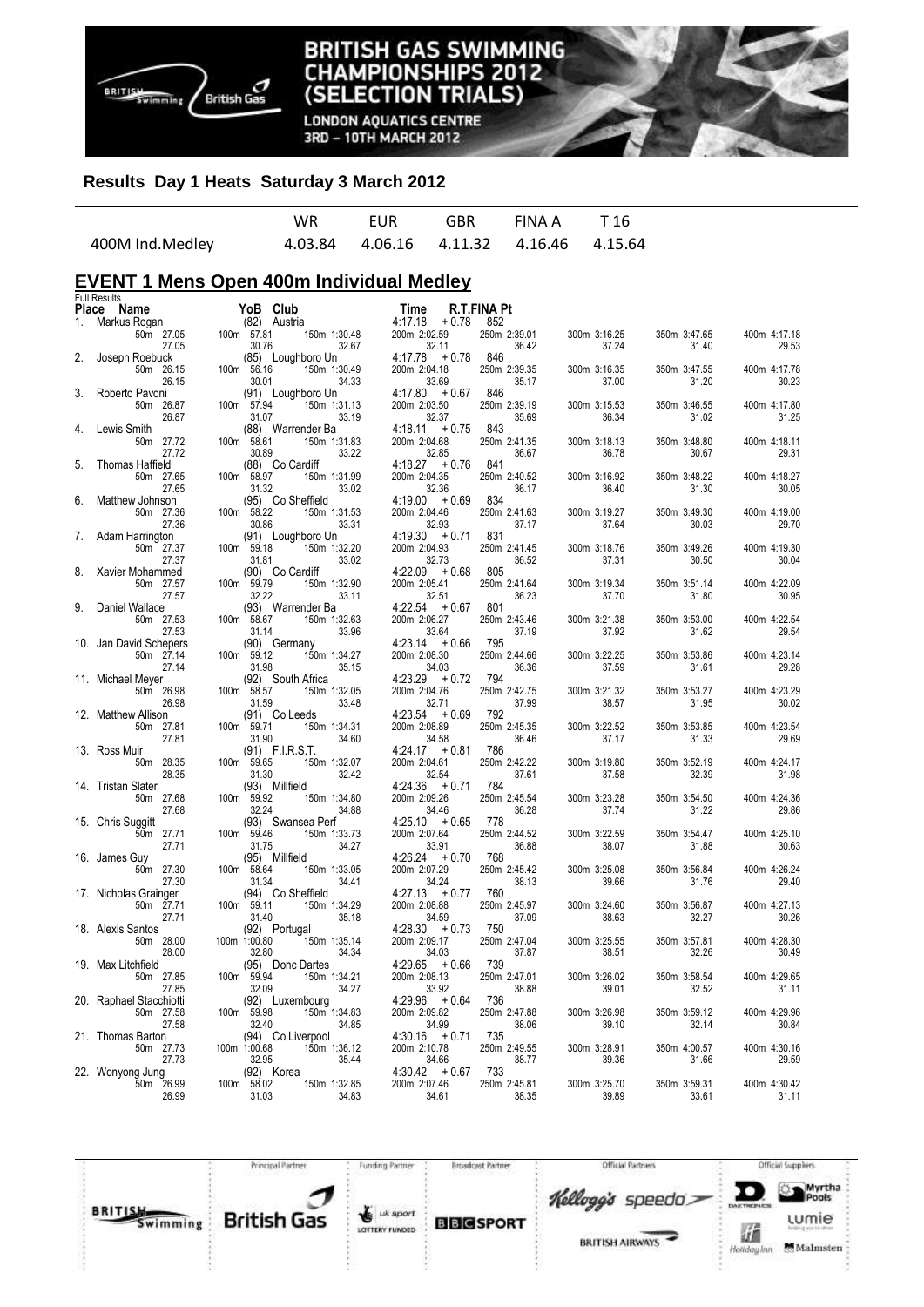

**LONDON AQUATICS CENTRE** 3RD - 10TH MARCH 2012

# **Results Day 1 Heats Saturday 3 March 2012**

# **EVENT 1 Mens Open 400m Individual Medley**

| 23. Haobo Wei                     | (95) China                                        |                          | $4:31.05 + 0.65$                     | 728                   |                       |                       |                       |
|-----------------------------------|---------------------------------------------------|--------------------------|--------------------------------------|-----------------------|-----------------------|-----------------------|-----------------------|
| 50m 28.17                         | 100m 1:00.19                                      | 150m 1:36.54             | 200m 2:12.35                         | 250m 2:49.75          | 300m 3:28.52          | 350m 4:01.13          | 400m 4:31.05          |
| 28.17                             | 32.02                                             | 36.35                    | 35.81                                | 37.40                 | 38.77                 | 32.61                 | 29.92                 |
| 24. Alex Mackay<br>50m 28.93      | (92) Co Cardiff<br>100m 1:02.04                   | 150m 1:37.19             | $4:31.43 + 0.65$<br>200m 2:11.85     | 725<br>250m 2:50.76   | 300m 3:30.27          | 350m 4:01.64          | 400m 4:31.43          |
| 28.93                             | 33.11                                             | 35.15                    | 34.66                                | 38.91                 | 39.51                 | 31.37                 | 29.79                 |
| 25. Thiago Simon                  | (90) Brazil                                       |                          | $4:32.10 + 0.73$                     | 719                   |                       |                       |                       |
| 50m 28.17                         | 100m 1:00.79                                      | 150m 1:36.39             | 200m 2:11.57                         | 250m 2:50.59          | 300m 3:29.84          | 350m 4:01.25          | 400m 4:32.10          |
| 28.17                             | 32.62                                             | 35.60                    | 35.18                                | 39.02                 | 39.25                 | 31.41                 | 30.85                 |
| 26. Mitchell Adshead              | (93) Chase                                        |                          | $4:32.14 + 0.77$                     | 719                   |                       |                       |                       |
| 50m 28.68                         | 100m 1:01.85                                      | 150m 1:37.95             | 200m 2:12.94                         | 250m 2:50.76          | 300m 3:29.17          | 350m 4:01.91          | 400m 4:32.14          |
| 28.68<br>27. Lewis Wiseman-Ord    | 33.17                                             | 36.10                    | 34.99<br>$4:32.34 + 0.68$            | 37.82<br>717          | 38.41                 | 32.74                 | 30.23                 |
| 50m 27.13                         | (93) Co Newcastle<br>100m 59.38                   | 150m 1:34.85             | 200m 2:10.45                         | 250m 2:49.85          | 300m 3:29.55          | 350m 4:02.14          | 400m 4:32.34          |
| 27.13                             | 32.25                                             | 35.47                    | 35.60                                | 39.40                 | 39.70                 | 32.59                 | 30.20                 |
| 28. Liam Knight                   | (94) Co Peterboro                                 |                          | $4:32.47 + 0.72$                     | 716                   |                       |                       |                       |
| 50m 26.93                         | 100m 59.12                                        | 150m 1:33.83             | 200m 2:08.07                         | 250m 2:47.36          | 300m 3:26.92          | 350m 4:00.08          | 400m 4:32.47          |
| 26.93                             | 32.19                                             | 34.71                    | 34.24                                | 39.29                 | 39.56                 | 33.16                 | 32.39                 |
| 29. David Maxwell                 | (93) Co Coventry                                  | Coventry<br>150m 1:36.39 | $4:32.59 + 0.70$                     | 715                   |                       |                       |                       |
| 50m 28.46<br>28.46                | 100m 1:00.97                                      | 35.42                    | 200m 2:10.59                         | 250m 2:49.30<br>38.71 | 300m 3:28.47<br>39.17 | 350m 4:01.66<br>33.19 | 400m 4:32.59<br>30.93 |
| 30. Fraser Minnican               | 32.51<br>(95) Co Liverpool                        |                          | 34.20<br>$4:33.98 + 0.72$ 704        |                       |                       |                       |                       |
| 50m 27.14                         | 100m 58.84                                        | 150m 1:33.90             | 200m 2:08.95                         | 250m 2:48.46          | 300m 3:29.40          | 350m 4:02.02          | 400m 4:33.98          |
| 27.14                             | 31.70                                             | 35.06                    | 35.05                                | 39.51                 | 40.94                 | 32.62                 | 31.96                 |
| 31. Pedro Miguel Pinotes          | (89) Angola                                       |                          | $4:34.67 + 0.78$                     | 699                   |                       |                       |                       |
| 50m 28.36                         | 100m 1:01.58                                      | 150m 1:38.45             | 200m 2:14.80                         | 250m 2:53.14          | 300m 3:31.99          | 350m 4:04.24          | 400m 4:34.67          |
| 28.36                             | 33.22                                             | 36.87                    | 36.35                                | 38.34                 | 38.85                 | 32.25                 | 30.43                 |
| 32. Fabian Whitbread<br>50m 28.44 | (92) Warrender Ba<br>100m 1:01.38                 | 150m 1:36.96             | $4:34.68 + 0.72 699$<br>200m 2:11.94 | 250m 2:49.99          | 300m 3:29.06          | 350m 4:02.60          | 400m 4:34.68          |
| 28.44                             | 32.94                                             | 35.58                    | 34.98                                | 38.05                 | 39.07                 | 33.54                 | 32.08                 |
| 33. Evandro Silva                 | (91) Brazil                                       |                          | $4:34.71 + 0.71$                     | 699                   |                       |                       |                       |
| 50m 29.09                         | 91) [91)<br>100m 1:02.41<br>33.32                 | 150m 1:38.72             | 200m 2:13.55                         | 250m 2:52.30          | 300m 3:31.73          | 350m 4:03.69          | 400m 4:34.71          |
| 29.09                             | 33.32                                             | 36.31                    | 34.83                                | 38.75                 | 39.43                 | 31.96                 | 31.02                 |
| 34. Mark Szaranek                 | $(95)$ C<br>100m 59.03<br>(95) Carnegie           |                          | $4:35.72 + 0.73$                     | 691                   |                       |                       |                       |
| 50m 27.19<br>27.19                | 31.84                                             | 150m 1:34.57<br>35.54    | 200m 2:09.09<br>34.52                | 250m 2:48.79<br>39.70 | 300m 3:30.61<br>41.82 | 350m 4:03.28<br>32.67 | 400m 4:35.72<br>32.44 |
| 35. Joseph Patching               | (94) Plymouth Lea                                 |                          | $4:36.01 + 0.50$                     | 689                   |                       |                       |                       |
| 50m 27.07                         | $(94)$  <br>100m 58.55                            | 150m 1:31.09             | 200m 2:04.14                         | 250m 2:46.09          | 300m 3:29.25          | 350m 4:03.18          | 400m 4:36.01          |
| 27.07                             |                                                   | 32.54                    | 33.05                                | 41.95                 | 43.16                 | 33.93                 | 32.83                 |
| 36. Thomas Paine                  | $31.48$<br>(94)<br>100m 58.77<br>(94) Cleethorpes | eunorpes<br>150m 1:35.41 | $4:37.50 + 0.68$                     | 678                   |                       |                       |                       |
| 50m 27.08                         |                                                   |                          | 200m 2:11.30                         | 250m 2:50.74          | 300m 3:32.07          | 350m 4:04.82          | 400m 4:37.50          |
| 27.08                             | 31.69                                             | 36.64                    | 35.89                                | 39.44                 | 41.33                 | 32.75                 | 32.68                 |
| 37. Earl Radtschenko<br>50m 28.12 | (96) Co Coventry<br>100m 1:00.88                  | 150m 1:37.57             | $4:40.31 + 0.79$<br>200m 2:13.50     | 658<br>250m 2:53.45   | 300m 3:34.80          | 350m 4:07.78          | 400m 4:40.31          |
| 28.12                             | 32.76                                             | 36.69                    | 35.93                                | 39.95                 | 41.35                 | 32.98                 | 32.53                 |
| 38. Joshua Winnicott              | (96) Co Birm'ham                                  |                          | $4:42.16 + 0.73$                     | 645                   |                       |                       |                       |
| 50m 28.68                         | $100m$ 1:02.01                                    | 150m 1:39.64             | 200m 2:16.50                         | 250m 2:56.70          | 300m 3:37.31          | 350m 4:10.47          | 400m 4:42.16          |
| 28.68                             | 33.33                                             | 37.63                    | 36.86                                | 40.20                 | 40.61                 | 33.16                 | 31.69                 |
| 39. Benjamin Goodall              | (96) Derventio                                    |                          | $4:43.69 + 0.74$                     | 635                   |                       |                       |                       |
| 50m 29.13                         | 100m 1:02.57                                      | 150m 1:38.73             | 200m 2:14.89                         | 250m 2:56.29          | 300m 3:38.31          | 350m 4:11.13          | 400m 4:43.69          |
| 29.13<br>40. Freddy Hoban         | 33.44<br>(96) Co Leeds                            | 36.16                    | 36.16<br>$4:47.62 + 0.69$            | 41.40<br>609          | 42.02                 | 32.82                 | 32.56                 |
| 50m 29.03                         | 100m 1:02.45                                      | 150m 1:40.59             | 200m 2:17.58                         | 250m 3:00.71          | 300m 3:43.76          | 350m 4:16.03          | 400m 4:47.62          |
| 29.03                             | 33.42                                             | 38.14                    | 36.99                                | 43.13                 | 43.05                 | 32.27                 | 31.59                 |
| 41. Daniel Liu                    | (96) Millfield                                    |                          | $4:50.91 + 0.67$                     | 588                   |                       |                       |                       |
| 50m 29.39                         | 100m 1:03.15                                      | 150m 1:40.24             | 200m 2:17.51                         | 250m 2:59.60          | 300m 3:42.39          | 350m 4:17.12          | 400m 4:50.91          |
| 29.39                             | 33.76                                             | 37.09                    | 37.27                                | 42.09                 | 42.79                 | 34.73                 | 33.79                 |
|                                   |                                                   |                          |                                      |                       |                       |                       |                       |

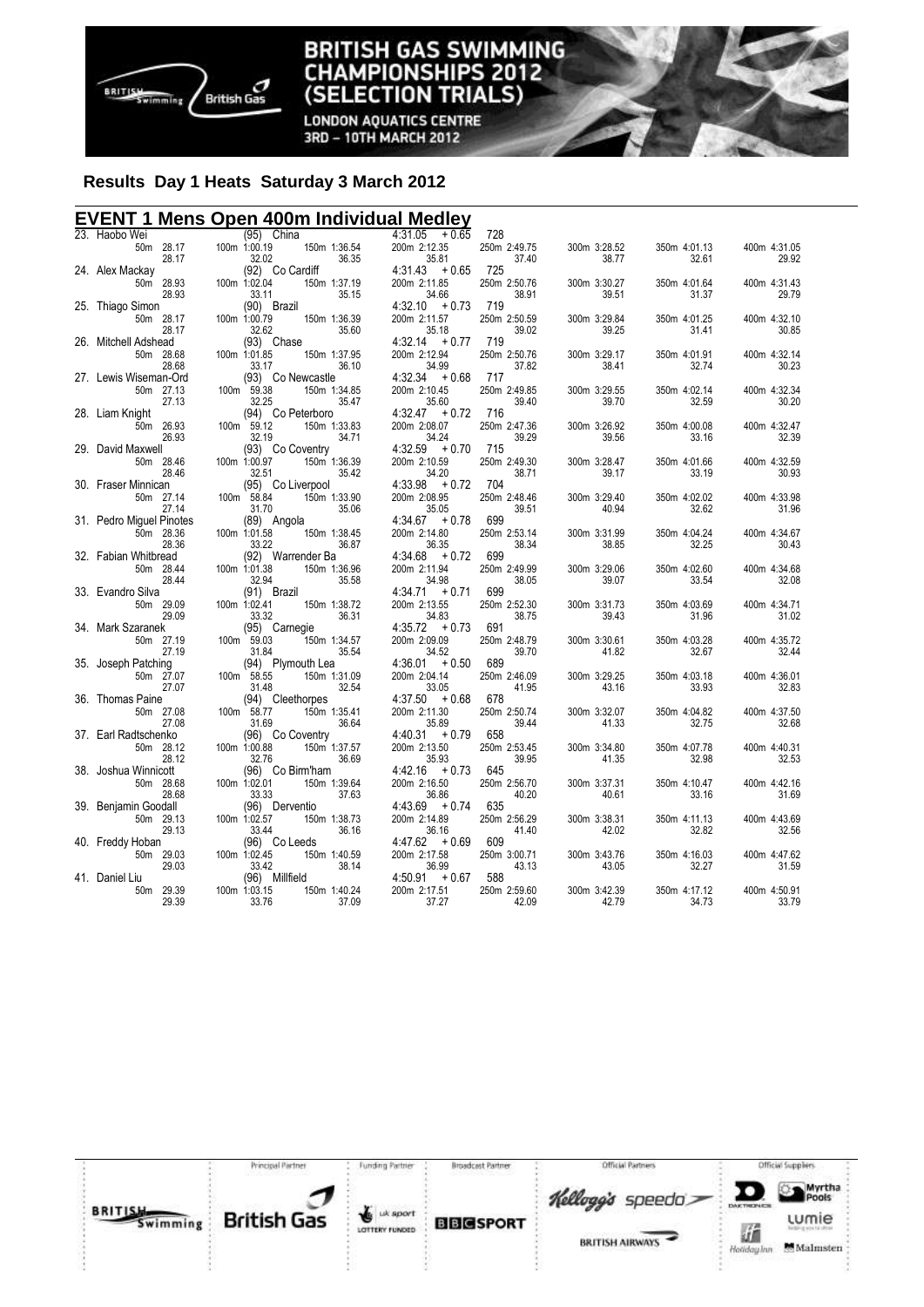

**LONDON AQUATICS CENTRE** 3RD - 10TH MARCH 2012

## **Results Day 1 Heats Saturday 3 March 2012**

|                | WR. |  | ER GBR FINAA T16              |  |
|----------------|-----|--|-------------------------------|--|
| 100m Butterfly |     |  | 56.06 56.06 57.40 58.70 58.56 |  |

# **EVENT 2 Womens Open 100m Butterfly**

|       | <b>Full Results</b>        |      |                  |         |             |     |       |
|-------|----------------------------|------|------------------|---------|-------------|-----|-------|
| Place | Name                       | YoB  | Club             | Time    | R.T.FINA Pt |     | 50    |
| 1.    | Sarah Sjoestroem           | (93) | Sweden           | 58.28   | $+0.73$     | 890 | 27.70 |
| 2.    | Ellen Gandy                | (91) | Beckenham        | 58.71   | $+0.76$     | 870 | 27.45 |
| 3.    | Francesca Halsall          | (90) | Loughboro Un     | 59.01   | + 0.73      | 857 | 27.04 |
| 4.    | Lyndsay De Paul            | (88) | USA              | 59.13   | $+0.64$     | 852 | 28.21 |
| 5.    | Hannah Wilson              | (89) | Hong Kong        | 59.26   | $+0.66$     | 846 | 28.06 |
| 6.    | Otylia Jedrzejczak         | (83) | Poland           | 59.44   | $+0.74$     | 838 | 27.78 |
| 7.    | Fan Guo                    | (90) | China            | 59.51   | $+0.64$     | 835 | 27.96 |
| 8.    | Li Tao                     | (90) | Singapore        | 59.59   | $+0.74$     | 832 | 27.77 |
| 8.    | Sara Oliveira              | (85) | Portugal         | 59.59   | $+0.65$     | 832 | 27.86 |
|       | 10. Amanda Loots           | (78) | South Africa     | 59.60   | $+0.68$     | 832 | 27.98 |
|       | 11. Vanessa Mohr           | (95) | South Africa     | 59.67   | $+0.68$     | 829 | 27.77 |
|       | 12. Jemma Lowe             | (90) | Swansea Perf     | 59.89   | $+0.67$     | 820 | 28.42 |
|       |                            |      |                  |         |             |     | 28.00 |
|       | 13. Sina Sutter            | (91) | Germany          | 1:00.00 | $+0.73$     | 815 |       |
|       | 14. Jessica Dickons        | (90) | Edinburgh Un     | 1:00.15 | $+0.71$     | 809 | 28.39 |
|       | 15. Lucy Worrall           | (92) | Stockport Mo     | 1:00.16 | $+0.72$     | 809 | 27.84 |
|       | 16. Siobhan-Marie O'Connor | (95) | <b>Bath Univ</b> | 1:00.18 | $+0.74$     | 808 | 27.74 |
|       | 17. Hye Ra Choi            | (91) | Korea            | 1:00.26 | $+0.71$     | 805 | 28.47 |
|       | 18. Jessica Sylvester      | (87) | Nova Cent'n      | 1:00.44 | $+0.80$     | 797 | 28.14 |
|       | 19. Emma Wilkins           | (91) | Loughboro Un     | 1:00.48 | $+0.74$     | 796 | 27.54 |
|       | 19. Sehyeon An             | (95) | Korea            | 1:00.48 | $+0.60$     | 796 | 28.34 |
|       | 21. Sophie Allen           | (92) | Stockport Mo     | 1:00.51 | $+0.68$     | 795 | 28.20 |
|       | 22. Rachael Kelly          | (94) | Royal Wolv       | 1:00.71 | $+0.70$     | 787 | 28.52 |
|       | 23. Tilly Gray             | (91) | Loughboro Un     | 1:00.77 | $+0.41$     | 785 | 28.13 |
|       | 24. Kimberly Buys          | (89) | Belgium          | 1:00.85 | + 0.72      | 781 | 28.19 |
|       | 25. Hang Yu Sze            | (88) | Hong Kong        | 1:00.94 | $+0.72$     | 778 | 28.62 |
|       | 26. Elena Sheridan         | (95) | Romford Town     | 1:01.38 | $+0.71$     | 761 | 28.83 |
|       | 27. Libby Mitchell         | (93) | Swansea Perf     | 1:01.55 | $+0.78$     | 755 | 28.73 |
|       | 28. Fiona Donnelly         | (95) | Nova Cent'n      | 1:01.61 | $+0.82$     | 753 | 28.88 |
|       | 29. Bruna Rocha            | (93) | Brazil           | 1:01.86 | $+0.68$     | 744 | 28.78 |
|       | 30. Alys Thomas            | (90) | Swansea Perf     | 1:02.19 | $+0.71$     | 732 | 29.29 |
|       | 30. Georgia Barton         | (95) | Preston          | 1:02.19 | $+0.73$     | 732 | 29.25 |
|       | 32. Amanda Nugent          | (91) | Co Salford       | 1:02.32 | $+0.72$     | 727 | 29.21 |
|       | 33. Emma Saunders          | (94) |                  | 1:02.38 | $+0.69$     | 725 | 29.51 |
|       |                            | (90) | Co Manch Aq      | 1:02.40 | $+0.66$     | 725 | 29.19 |
|       | 34. Katherine Ambridge     |      | Windsor          |         |             |     |       |
|       | 35. Charlotte McKenzie     | (96) | F.I.R.S.T.       | 1:02.49 | $+0.72$     | 721 | 29.10 |
|       | 36. Jennifer Oldham        | (90) | <b>Bath Univ</b> | 1:02.66 | $+0.72$     | 716 | 29.35 |
|       | 37. Laura Dawson           | (93) | Tynemouth        | 1:02.77 | + 0.69      | 712 | 28.83 |
|       | 38. Hannah Shore           | (92) | Loughboro Un     | 1:02.85 | $+0.77$     | 709 | 28.75 |
|       | 39. Sian Harkin            | (94) | Plymouth Lea     | 1:02.89 | $+0.76$     | 708 | 28.81 |
|       | 39. Phoebe Lenderyou       | (95) | Co Newcastle     | 1:02.89 | $+0.78$     | 708 | 29.14 |
|       | 41. Jodie Le Resche        | (90) | Loughboro Un     | 1:03.11 | $+0.67$     | 700 | 28.74 |
|       | 42. Petra Klosova          | (86) | Czech Rep        | 1:03.20 | $+0.78$     | 697 | 28.93 |
|       | 43. Grace Vertigans        | (96) | Plymouth Lea     | 1:03.26 | $+0.65$     | 695 | 28.25 |
|       | 44. Rachael O'Donnell      | (96) | Camegie          | 1:03.38 | $+0.71$     | 691 | 29.36 |
|       | 45. Brearnna Close         | (97) | Co Manch Aq      | 1:03.48 | + 0.72      | 688 | 29.71 |
|       | 46. Charlotte Bryan        | (94) | Swansea Perf     | 1:03.70 | $+0.82$     | 681 | 29.25 |
|       | 47. Emma Day               | (97) | Guildford Ct     | 1:03.72 | $+0.74$     | 680 | 29.78 |
|       | 47. Julie Hunter           | (96) | FIRST.           | 1:03.72 | $+0.75$     | 680 | 29.56 |
|       | 49. Alexandra Harrison     | (94) | West Suffolk     | 1:03.74 | $+0.58$     | 680 | 29.37 |
|       | 50. Christine Mailliet     | (87) | Luxembourg       | 1:03.76 | $+0.79$     | 679 | 29.50 |
|       | 51. Shauntelle Austin      | (97) | Preston          | 1:03.90 | $+0.73$     | 675 | 30.04 |
|       | 52. Georgina Pryor         | (98) | Hoddesdon        | 1:03.99 | $+0.89$     | 672 | 29.90 |
|       | 53. Rachel Sharples        | (96) | East Lothian     | 1:04.06 | $+0.73$     | 670 | 29.56 |
|       | 54. Harriet West           | (97) | Co Leicester     | 1:04.58 | $+0.74$     | 654 | 30.27 |
|       | 55. Kristina Neves         | (96) | Guernsey         | 1:04.74 | $+0.89$     | 649 | 30.28 |
|       | 56. Katherine Fisher       | (98) | Co Leeds         | 1:04.81 | $+0.55$     | 647 | 30.59 |
|       | 57. Anna Newlands          | (98) | Cockermouth      | 1:04.87 | $+0.74$     | 645 | 30.68 |
|       | 58. Zara Ryan              | (98) | Newbury          | 1:05.37 | $+0.83$     | 630 | 30.40 |
|       |                            | (99) | Weston S M       | 1:05.84 | $+0.90$     | 617 | 30.74 |
|       | 59. Evan King              | (99) |                  | 1:05.87 | $+0.78$     | 616 | 30.58 |
|       | 60. Lucy Thornton          |      | Ealing           |         |             |     |       |
|       | 61. Laura Stephens         | (99) | Colchester       | 1:06.07 | $+0.80$     | 610 | 31.01 |

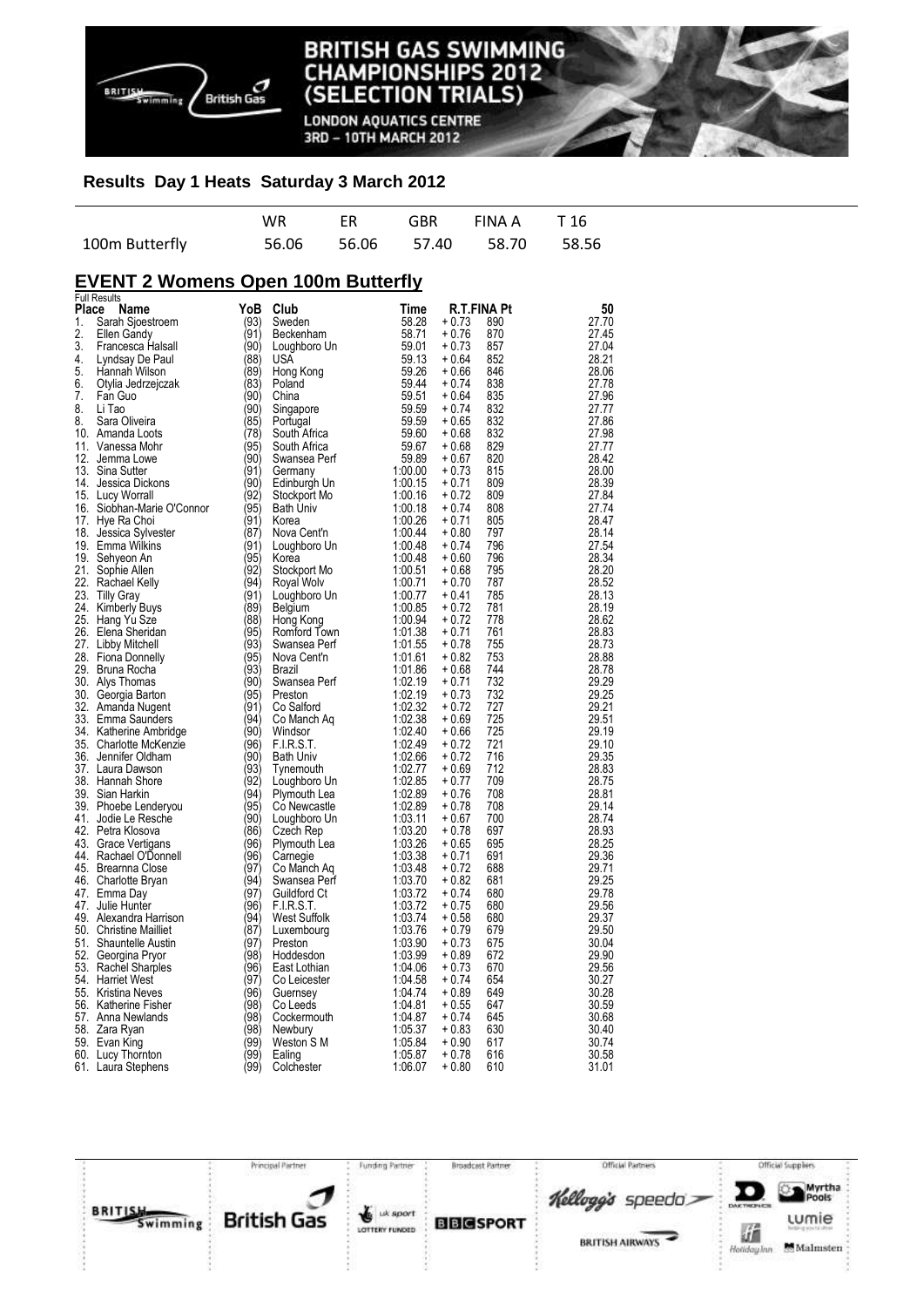

**LONDON AQUATICS CENTRE** 3RD - 10TH MARCH 2012

## **Results Day 1 Heats Saturday 3 March 2012**

|                |  | WR EUR GBR FINAA T16 |  |
|----------------|--|----------------------|--|
| 400m Freestyle |  |                      |  |

# **EVENT 3 Mens Open 400m Freestyle**

|       | <b>Full Results</b>             |            |                                |                           |                       |                       |                       |                       |
|-------|---------------------------------|------------|--------------------------------|---------------------------|-----------------------|-----------------------|-----------------------|-----------------------|
| Place | Name                            |            | YoB Club                       | Time                      | R.T.FINA Pt           |                       |                       |                       |
| 1.    | Robert Renwick                  |            | (88) Co Glasgow                | 3:50.70<br>+ 0.64         | 868                   |                       |                       |                       |
|       | 50m 26.11                       | 100m 54.65 | 150m 1:23.20                   | 200m 1:52.73              | 250m 2:21.80          | 300m 2:51.64          | 350m 3:21.43          | 400m 3:50.70          |
|       | 26.11                           |            | 28.55<br>28.54                 | 29.53                     | 29.07                 | 29.84                 | 29.79                 | 29.27                 |
| 2.    | leuan Lloyd                     |            | (93) Co Cardiff                | $3:51.20 + 0.73$          | 862                   |                       |                       |                       |
|       | 50m 25.51<br>25.51              | 100m 53.96 | 150m 1:23.57<br>29.61<br>28.45 | 200m 1:53.13<br>29.56     | 250m 2:22.54<br>29.41 | 300m 2:52.34<br>29.80 | 350m 3:22.36<br>30.02 | 400m 3:51.20<br>28.84 |
| 3.    | Paul Biedermann                 |            | (86) Germany                   | $3:51.32 + 0.80$          | 861                   |                       |                       |                       |
|       | 50m 26.59                       | 100m 55.55 | 150m 1:24.88                   | 200m 1:54.62              | 250m 2:24.23          | 300m 2:54.08          | 350m 3:23.15          | 400m 3:51.32          |
|       | 26.59                           |            | 28.96<br>29.33                 | 29.74                     | 29.61                 | 29.85                 | 29.07                 | 28.17                 |
| 4.    | Daniel Fogg                     |            | (87) Loughboro Un              | $3:52.37 + 0.73$          | 849                   |                       |                       |                       |
|       | 50m 27.06                       | 100m 56.14 | 150m 1:25.35                   | 200m 1:54.94              | 250m 2:24.76          | 300m 2:54.33          | 350m 3:23.63          | 400m 3:52.37          |
|       | 27.06                           |            | 29.08<br>29.21                 | 29.59                     | 29.82                 | 29.57                 | 29.30                 | 28.74                 |
| 5.    | <b>Thomas Sunter</b>            |            | (92) Co Sheffield              | $3:52.47 + 0.75$          | 848                   |                       |                       |                       |
|       | 50m 26.90                       | 100m 55.95 | 150m 1:25.37                   | 200m 1:54.99              | 250m 2:24.36          | 300m 2:54.00          | 350m 3:23.53          | 400m 3:52.47          |
|       | 26.90                           |            | 29.05<br>29.42                 | 29.62                     | 29.37                 | 29.64                 | 29.53                 | 28.94                 |
| 6.    | Alfie Howes                     |            | (92) Co Cardiff                | $3:53.04 + 0.77$          | 842                   |                       |                       |                       |
|       | 50m 27.46<br>27.46              | 100m 56.89 | 150m 1:25.84<br>29.43<br>28.95 | 200m 1:55.32<br>29.48     | 250m 2:25.48<br>30.16 | 300m 2:55.87<br>30.39 | 350m 3:25.00<br>29.13 | 400m 3:53.04<br>28.04 |
| 7.    | Velimir Stjepanovic             |            | (93) Serbia                    | $3:53.24 + 0.63$          | 839                   |                       |                       |                       |
|       | 50m 26.55                       | 100m 55.32 | 150m 1:24.78                   | 200m 1:54.80              | 250m 2:24.46          | 300m 2:54.63          | 350m 3:24.40          | 400m 3:53.24          |
|       | 26.55                           |            | 29.46<br>28.77                 | 30.02                     | 29.66                 | 30.17                 | 29.77                 | 28.84                 |
| 8.    | David Carry                     |            | (81) Stockport Mo              | $3:53.40 + 0.70$          | 838                   |                       |                       |                       |
|       | 50m 27.01                       | 100m 55.74 | 150m 1:24.93                   | 200m 1:54.63              | 250m 2:24.29          | 300m 2:54.60          | 350m 3:24.28          | 400m 3:53.40          |
|       | 27.01                           |            | 28.73<br>29.19                 | 29.70                     | 29.66                 | 30.31                 | 29.68                 | 29.12                 |
| 9.    | <b>Richard Charlesworth</b>     |            | (88) Hatfield                  | $3:54.18 + 0.73$          | 829                   |                       |                       |                       |
|       | 50m 26.98                       | 100m 55.75 | 150m 1:25.00                   | 200m 1:54.66              | 250m 2:24.33          | 300m 2:54.59          | 350m 3:24.76          | 400m 3:54.18          |
|       | 26.98                           |            | 29.25<br>28.77                 | 29.66                     | 29.67                 | 30.26                 | 30.17                 | 29.42                 |
|       | 10. Jack Burnell                |            | (93) Loughboro Un              | $3:55.51 + 0.70$          | 815<br>250m 2:25.73   |                       |                       |                       |
|       | 50m 27.18<br>27.18              | 100m 56.74 | 150m 1:26.30<br>29.56<br>29.56 | 200m 1:55.98<br>29.68     | 29.75                 | 300m 2:56.17<br>30.44 | 350m 3:26.02<br>29.85 | 400m 3:55.51<br>29.49 |
|       | 11. Stephen Milne               |            | (94) Perth City                | $3:55.56 + 0.85$          | 815                   |                       |                       |                       |
|       | 50m 26.50                       | 100m 55.35 | 150m 1:24.84                   | 200m 1:55.05              | 250m 2:24.96          | 300m 2:55.65          | 350m 3:26.11          | 400m 3:55.56          |
|       | 26.50                           |            | 29.49<br>28.85                 | 30.21                     | 29.91                 | 30.69                 | 30.46                 | 29.45                 |
|       | 12. Daniel Coombs               |            | (88) Stockport Mo              | $3:55.84 + 0.77$          | 812                   |                       |                       |                       |
|       | 50m 27.22                       | 100m 56.59 | 150m 1:26.56                   | 200m 1:56.74              | 250m 2:26.94          | 300m 2:56.93          | 350m 3:26.82          | 400m 3:55.84          |
|       | 27.22                           |            | 29.37<br>29.97                 | 30.18                     | 30.20                 | 29.99                 | 29.89                 | 29.02                 |
|       | 13. Stefan Sorak                |            | (92) Serbia                    | $3:55.85 + 0.70$          | 812                   |                       |                       |                       |
|       | 50m 27.16                       | 100m 56.44 | 150m 1:26.24                   | 200m 1:55.93              | 250m 2:25.57          | 300m 2:55.61          | 350m 3:25.66          | 400m 3:55.85          |
|       | 27.16                           |            | 29.28<br>29.80                 | 29.69                     | 29.64                 | 30.04                 | 30.05                 | 30.19                 |
|       | 14. Thomas Allen                |            | (92) Swansea Perf              | $3:55.95 + 0.70$          | 811                   |                       |                       |                       |
|       | 50m 27.38<br>27.38              | 100m 56.72 | 150m 1:26.05<br>29.34<br>29.33 | 200m 1:56.39<br>30.34     | 250m 2:26.19<br>29.80 | 300m 2:56.41<br>30.22 | 350m 3:26.28<br>29.87 | 400m 3:55.95<br>29.67 |
|       | 15. James Gibson                |            | (91) Stockport Mo              | $3:56.41 + 0.70$          | 806                   |                       |                       |                       |
|       | 50m 27.26                       | 100m 56.84 | 150m 1:26.86                   | 200m 1:57.11              | 250m 2:27.60          | 300m 2:57.64          | 350m 3:27.55          | 400m 3:56.41          |
|       | 27.26                           |            | 30.02<br>29.58                 | 30.25                     | 30.49                 | 30.04                 | 29.91                 | 28.86                 |
|       | 16. Thomas Moss                 |            | (94) Stockport Mo              | $3:56.55 + 0.71$          | 805                   |                       |                       |                       |
|       | 50m 27.53                       | 100m 56.87 | 150m 1:27.05                   | 200m 1:57.29              | 250m 2:27.42          | 300m 2:57.37          | 350m 3:27.20          | 400m 3:56.55          |
|       | 27.53                           |            | 30.18<br>29.34                 | 30.24                     | 30.13                 | 29.95                 | 29.83                 | 29.35                 |
|       | 17. Sangjin Jang                |            | (91) Korea                     | $3:56.58 + 0.78$          | 804                   |                       |                       |                       |
|       | 50m 26.92                       | 100m 55.92 | 150m 1:25.53                   | 200m 1:55.33              | 250m 2:24.72          | 300m 2:55.14          | 350m 3:26.00          | 400m 3:56.58          |
|       | 26.92                           |            | 29.61<br>29.00                 | 29.80<br>$3:56.86 + 0.73$ | 29.39                 | 30.42                 | 30.86                 | 30.58                 |
|       | 18. Mingjian Zheng<br>50m 27.82 | 100m 57.88 | $(91)$ China<br>150m 1:28.25   | 200m 1:58.49              | 802<br>250m 2:29.06   | 300m 2:59.53          | 350m 3:29.71          | 400m 3:56.86          |
|       | 27.82                           |            | 30.06<br>30.37                 | 30.24                     | 30.57                 | 30.47                 | 30.18                 | 27.15                 |
|       | 19. James Guy                   |            | (95) Millfield                 | $3:57.08 + 0.73$          | 799                   |                       |                       |                       |
|       | 50m 26.74                       | 100m 56.07 | 150m 1:26.23                   | 200m 1:56.53              | 250m 2:27.15          | 300m 2:57.91          | 350m 3:28.24          | 400m 3:57.08          |
|       | 26.74                           |            | 30.16<br>29.33                 | 30.30                     | 30.62                 | 30.76                 | 30.33                 | 28.84                 |
|       | 20. Oliver Tennant              |            | (93) Swim Swansea              | $3:57.53 + 0.73$          | 795                   |                       |                       |                       |
|       | 50m 27.44                       | 100m 56.81 | 150m 1:27.05                   | 200m 1:58.13              | 250m 2:28.49          | 300m 2:59.07          | 350m 3:29.32          | 400m 3:57.53          |
|       | 27.44                           |            | 29.37<br>30.24                 | 31.08                     | 30.36                 | 30.58                 | 30.25                 | 28.21                 |
|       | 20. Alexander Jones             |            | (91) Co Leeds                  | $3:57.53 + 0.71$          | 795                   |                       |                       |                       |
|       | 50m 26.78                       | 100m 56.57 | 150m 1:26.80                   | 200m 1:57.59              | 250m 2:27.66          | 300m 2:58.42          | 350m 3:28.46          | 400m 3:57.53          |
|       | 26.78                           |            | 29.79<br>30.23                 | 30.79                     | 30.07                 | 30.76                 | 30.04                 | 29.07                 |
|       | 22. Jeongsoo Jeong              |            | (95) Korea                     | $3:58.20 + 0.70$          | 788                   |                       |                       |                       |
|       | 50m 26.87<br>26.87              | 100m 56.12 | 150m 1:25.92<br>29.25<br>29.80 | 200m 1:56.22<br>30.30     | 250m 2:26.68<br>30.46 | 300m 2:58.02<br>31.34 | 350m 3:28.54<br>30.52 | 400m 3:58.20<br>29.66 |
|       |                                 |            |                                |                           |                       |                       |                       |                       |

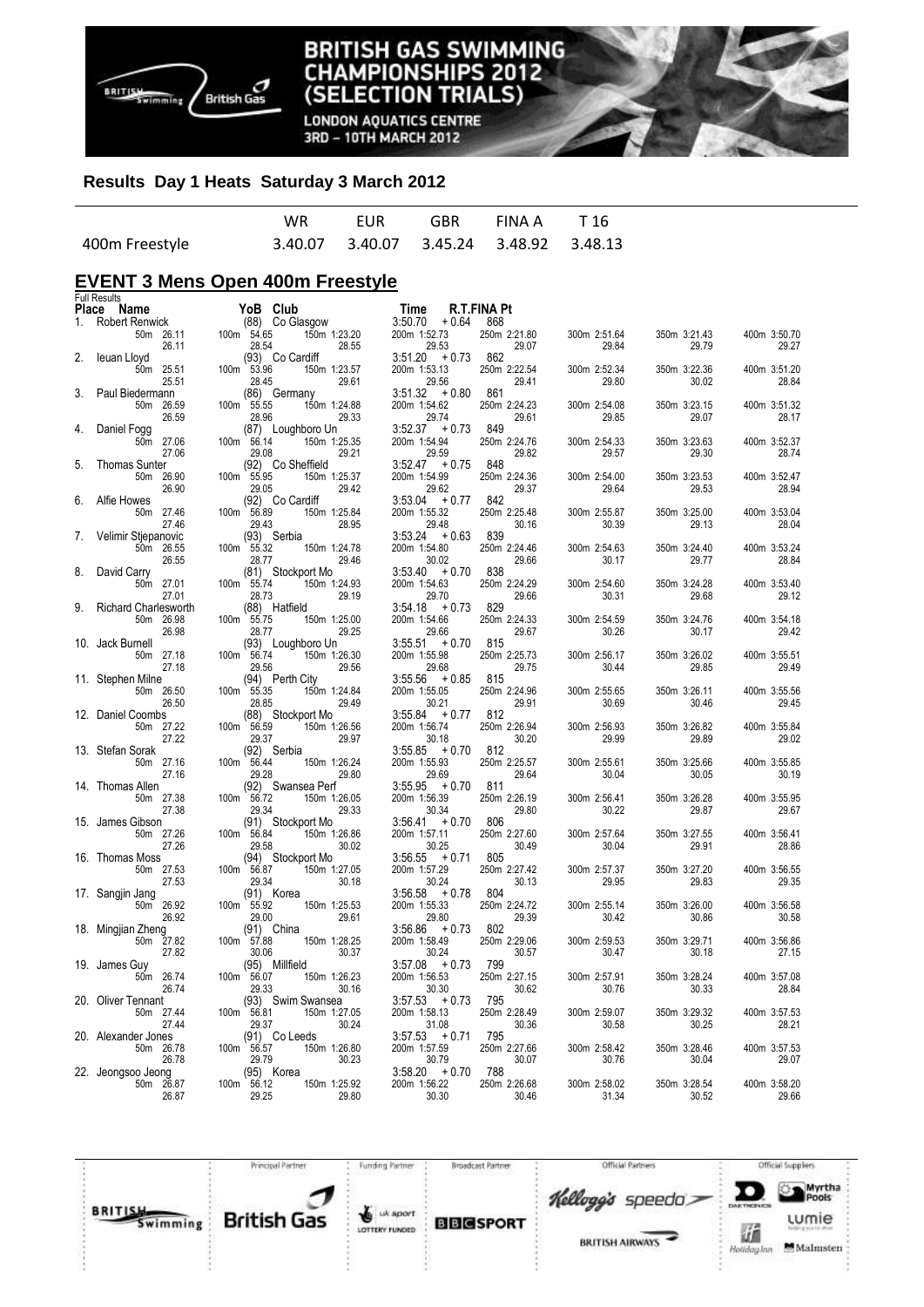

**LONDON AQUATICS CENTRE** 3RD - 10TH MARCH 2012

# **Results Day 1 Heats Saturday 3 March 2012**

# **EVENT 3 Mens Open 400m Freestyle**

| 23. Seokhyun Park              | (95) Korea                     |                       | $3:58.36 + 0.81$                 | 787                   |                       |                       |                       |
|--------------------------------|--------------------------------|-----------------------|----------------------------------|-----------------------|-----------------------|-----------------------|-----------------------|
| 50m 26.64                      | 100m 55.83                     | 150m 1:25.27          | 200m 1:56.16                     | 250m 2:26.49          | 300m 2:58.14          | 350m 3:29.65          | 400m 3:58.36          |
| 26.64                          | 29.19                          | 29.44                 | 30.89                            | 30.33                 | 31.65                 | 31.51                 | 28.71                 |
| 24. Alex Dunk<br>50m 26.23     | (95) Prescot<br>100m 55.33     | 150m 1:25.07          | $3:58.40 + 0.69$<br>200m 1:55.54 | 786<br>250m 2:26.21   | 300m 2:57.52          | 350m 3:29.13          | 400m 3:58.40          |
| 26.23                          | 29.10                          | 29.74                 | 30.47                            | 30.67                 | 31.31                 | 31.61                 | 29.27                 |
| 25. Myles Crouch-Anderson      | (93) Northampton               |                       | $3:58.62 + 0.81$                 | 784                   |                       |                       |                       |
| 50m 27.08                      | 100m 56.25                     | 150m 1:26.24          | 200m 1:56.50                     | 250m 2:26.83          | 300m 2:57.41          | 350m 3:28.82          | 400m 3:58.62          |
| 27.08                          | 29.17                          | 29.99                 | 30.26                            | 30.33                 | 30.58                 | 31.41                 | 29.80                 |
| 26. Joshua Walsh               | (91) Blackburn                 |                       | $3:58.86 + 0.72$                 | 782                   |                       |                       |                       |
| 50m 26.42                      | 100m 55.75                     | 150m 1:25.74          | 200m 1:56.13                     | 250m 2:26.19          | 300m 2:57.09          | 350m 3:28.56          | 400m 3:58.86          |
| 26.42<br>27. Gareth Mills      | 29.33<br>(93) Co Leeds         | 29.99                 | 30.39<br>$3:59.07 + 0.72$        | 30.06<br>780          | 30.90                 | 31.47                 | 30.30                 |
| 50m 27.02                      | 100m 56.26                     | 150m 1:25.92          | 200m 1:56.02                     | 250m 2:25.95          | 300m 2:56.46          | 350m 3:27.67          | 400m 3:59.07          |
| 27.02                          | 29.24                          | 29.66                 | 30.10                            | 29.93                 | 30.51                 | 31.21                 | 31.40                 |
| 28. Caleb Hughes               | (95) Hatfield                  |                       | $4:00.16 + 0.80$                 | 769                   |                       |                       |                       |
| 50m 26.80                      | 100m 56.41                     | 150m 1:26.19          | 200m 1:57.24                     | 250m 2:27.76          | 300m 2:59.12          | 350m 3:29.79          | 400m 4:00.16          |
| 26.80                          | 29.61                          | 29.78                 | 31.05                            | 30.52                 | 31.36                 | 30.67                 | 30.37                 |
| 29. Matthew Parks              |                                | (93) Co Manch Ag      | $4:00.88 + 0.63$                 | 762                   |                       |                       |                       |
| 50m 26.82<br>26.82             | 100m 56.52<br>29.70            | 150m 1:26.72<br>30.20 | 200m 1:57.59<br>30.87            | 250m 2:28.42<br>30.83 | 300m 2:59.54<br>31.12 | 350m 3:30.28<br>30.74 | 400m 4:00.88<br>30.60 |
| 30. Daniel Cocking             | (90) Co Sheffield              |                       | $4:00.90 + 0.70$                 | 762                   |                       |                       |                       |
| 50m 27.34                      | 100m 56.84                     | 150m 1:26.83          | 200m 1:57.29                     | 250m 2:27.85          | 300m 2:58.57          | 350m 3:29.62          | 400m 4:00.90          |
| 27.34                          | 29.50                          | 29.99                 | 30.46                            | 30.56                 | 30.72                 | 31.05                 | 31.28                 |
| 31. Ryan Flanagan              | (94) Co Leeds                  |                       | $4:01.29 + 0.69$                 | 758                   |                       |                       |                       |
| 50m 26.43                      | 100m 55.36                     | 150m 1:25.18          | 200m 1:55.81                     | 250m 2:26.65          | 300m 2:58.04          | 350m 3:29.69          | 400m 4:01.29          |
| 26.43                          | 28.93<br>(96) Co Birm'ham      | 29.82                 | 30.63<br>$4:01.59 + 0.66$        | 30.84<br>755          | 31.39                 | 31.65                 | 31.60                 |
| 32. Bradley Lynch<br>50m 27.88 | $100m$ 57.63                   | 150m 1:28.21          | 200m 1:59.00                     | 250m 2:29.96          | 300m 3:01.26          | 350m 3:31.73          | 400m 4:01.59          |
| 27.88                          | 29.75                          | 30.58                 | 30.79                            | 30.96                 | 31.30                 | 30.47                 | 29.86                 |
| 33. Ondrej Cermak              | (87) Czech Rep                 |                       | $4:02.36 + 0.80$                 | 748                   |                       |                       |                       |
| 50m 27.06                      | 100m 57.04                     | 150m 1:27.57          | 200m 1:58.66                     | 250m 2:29.87          | 300m 3:01.06          | 350m 3:32.04          | 400m 4:02.36          |
| 27.06                          | 29.98                          | 30.53                 | 31.09                            | 31.21                 | 31.19                 | 30.98                 | 30.32                 |
| 34. Michael Gunning            | (94) Beckenham                 |                       | $4:02.50 + 0.75$                 | 747                   |                       |                       |                       |
| 50m 26.65<br>26.65             | 100m 55.12<br>28.47            | 150m 1:25.03<br>29.91 | 200m 1:56.02<br>30.99            | 250m 2:27.35<br>31.33 | 300m 2:59.14<br>31.79 | 350m 3:31.17<br>32.03 | 400m 4:02.50<br>31.33 |
| 35. Craig Hamilton             | (91) Warrender Ba              |                       | $4:02.67 + 0.74$                 | 745                   |                       |                       |                       |
| 50m 27.35                      | 100m 57.42                     | 150m 1:27.61          | 200m 1:58.42                     | 250m 2:29.05          | 300m 3:00.29          | 350m 3:31.51          | 400m 4:02.67          |
| 27.35                          | 30.07                          | 30.19                 | 30.81                            | 30.63                 | 31.24                 | 31.22                 | 31.16                 |
| 36. Benjamin Kerry             | (96) Co Salford                |                       | $4:04.20 + 0.71$                 | 731                   |                       |                       |                       |
| 50m 27.92                      | 100m 58.23                     | 150m 1:29.39          | 200m 2:00.63                     | 250m 2:31.22          | 300m 3:02.28          | 350m 3:33.16          | 400m 4:04.20          |
| 27.92<br>37.   Ryan Tomkins    | 30.31                          | 31.16                 | 31.24<br>$4:05.58 + 0.75$        | 30.59<br>719          | 31.06                 | 30.88                 | 31.04                 |
| 50m 26.71                      | (94) teamipswich<br>100m 56.28 | 150m 1:26.93          | 200m 1:58.58                     | 250m 2:30.44          | 300m 3:02.42          | 350m 3:34.44          | 400m 4:05.58          |
| 26.71                          | 29.57                          | 30.65                 | 31.65                            | 31.86                 | 31.98                 | 32.02                 | 31.14                 |
| 38. Shaun Muscroft             | (96) Co Manch Ag               |                       | $4:08.50 + 0.71$                 | 694                   |                       |                       |                       |
| 50m 27.59                      | 100m 58.26                     | 150m 1:29.40          | 200m 2:01.40                     | 250m 2:33.00          | 300m 3:05.15          | 350m 3:37.72          | 400m 4:08.50          |
| 27.59                          | 30.67                          | 31.14                 | 32.00                            | 31.60                 | 32.15                 | 32.57                 | 30.78                 |
| 39. Byumgyu Kim                | (94) Korea                     |                       | $4:08.64 + 0.69$<br>200m 1:59.62 | 693                   |                       |                       |                       |
| 50m 27.22<br>27.22             | 100m 57.57<br>30.35            | 150m 1:28.20<br>30.63 | 31.42                            | 250m 2:31.53<br>31.91 | 300m 3:03.78<br>32.25 | 350m 3:36.34<br>32.56 | 400m 4:08.64<br>32.30 |
| 40. Joseph Poynter             | (95) Millfield                 |                       | $4:09.50 + 0.76$                 | 686                   |                       |                       |                       |
| 50m 27.42                      | 100m 57.25                     | 150m 1:27.86          | 200m 1:59.27                     | 250m 2:31.35          | 300m 3:04.14          | 350m 3:37.30          | 400m 4:09.50          |
| 27.42                          | 29.83                          | 30.61                 | 31.41                            | 32.08                 | 32.79                 | 33.16                 | 32.20                 |
| 41. Seamus Stacey              | (90) Ireland                   |                       | $4:10.72 + 0.69$                 | 676                   |                       |                       |                       |
| 50m 27.23                      | 100m 57.06                     | 150m 1:27.16          | 200m 1:59.15                     | 250m 2:31.45          | 300m 3:04.26          | 350m 3:37.84          | 400m 4:10.72          |
| 27.23<br>42. Michael Flach     | 29.83<br>$(91)$ USA            | 30.10                 | 31.99<br>$4:15.47 + 0.63$        | 32.30<br>639          | 32.81                 | 33.58                 | 32.88                 |
| 50m 27.60                      | 100m 57.66                     | 150m 1:28.98          | 200m 2:01.68                     | 250m 2:34.96          | 300m 3:08.72          | 350m 3:42.98          | 400m 4:15.47          |
| 27.60                          | 30.06                          | 31.32                 | 32.70                            | 33.28                 | 33.76                 | 34.26                 | 32.49                 |
|                                |                                |                       |                                  |                       |                       |                       |                       |

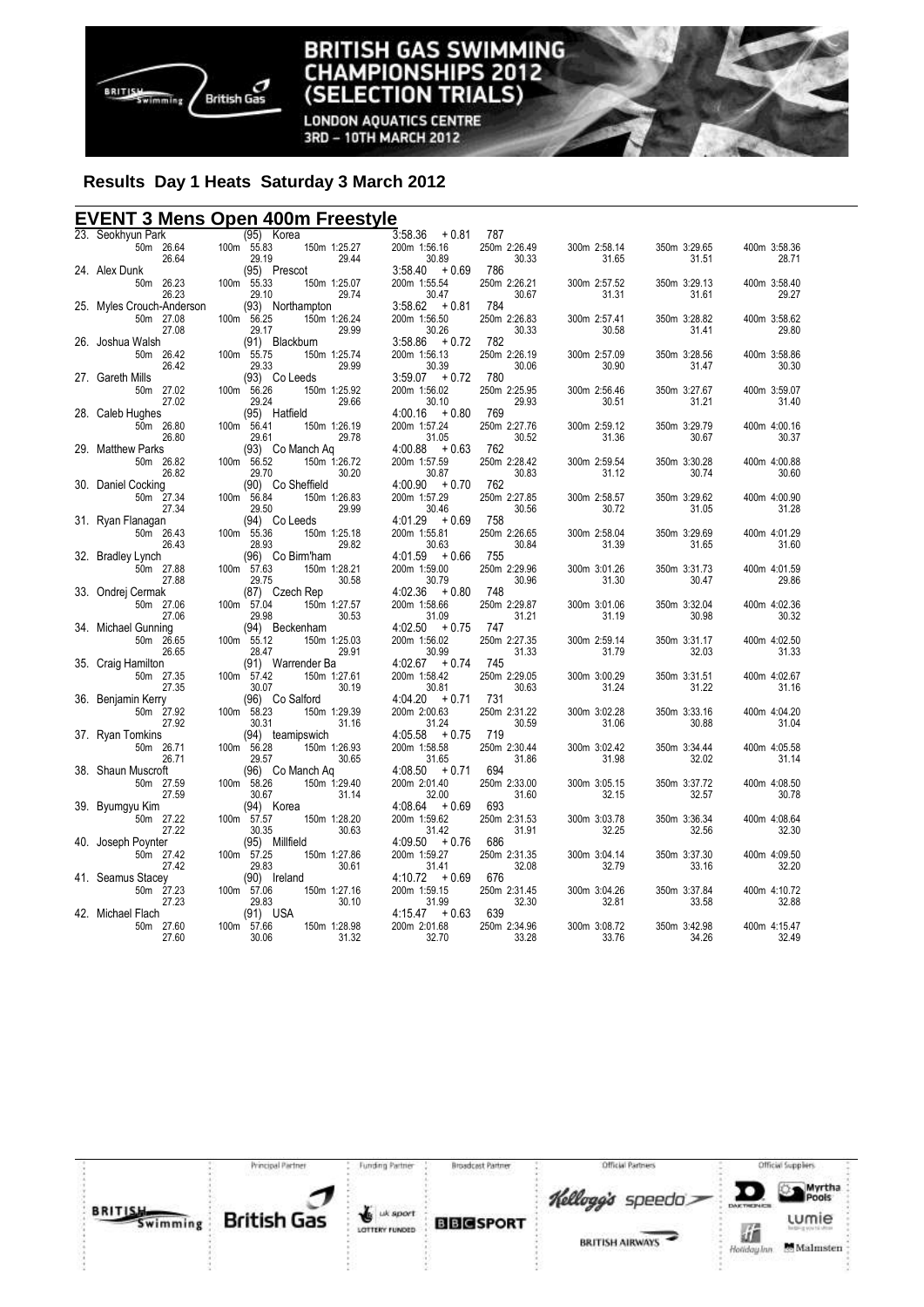

**LONDON AQUATICS CENTRE** 3RD - 10TH MARCH 2012

## **Results Day 1 Heats Saturday 3 March 2012**

|                 |  | WR FR GBR FINAIA T16                        |  |
|-----------------|--|---------------------------------------------|--|
| 400m Ind.Medley |  | 4.29.45  4.30.31  4.31.33  4.41.75  4.40.16 |  |

# **EVENT 4 Womens Open 400m IM**

|       | <b>Full Results</b>             |                                   |                       |                                  |                       |                       |                       |                         |
|-------|---------------------------------|-----------------------------------|-----------------------|----------------------------------|-----------------------|-----------------------|-----------------------|-------------------------|
| Place | Name                            | YoB Club                          |                       | Time                             | R.T.FINA Pt           |                       |                       |                         |
| 1.    | Hannah Miley                    | (89) Garioch                      |                       | 4:39.49<br>$+0.70$               | 896                   |                       |                       |                         |
|       | 50m <sup>29.87</sup><br>29.87   | 100m 1:03.70<br>33.83             | 150m 1:39.59<br>35.89 | 200m 2:14.64<br>35.05            | 250m 2:53.70<br>39.06 | 300m 3:33.57<br>39.87 | 350m 4:06.80<br>33.23 | 400m 4:39.49<br>32.69   |
| 2.    | Kathryn Meaklim<br>50m 29.78    | (89) South Africa<br>100m 1:03.61 | 150m 1:39.41          | $4:40.48 + 0.78$<br>200m 2:14.76 | 886<br>250m 2:54.28   | 300m 3:34.92          | 350m 4:08.41          | 400m 4:40.48            |
|       | 29.78                           | 33.83                             | 35.80                 | 35.35                            | 39.52                 | 40.64                 | 33.49                 | 32.07                   |
| 3.    | Aimee Willmott<br>50m 29.15     | (93) Middlesboro<br>100m 1:02.90  | 150m 1:38.67          | $4:41.64 + 0.75$<br>200m 2:13.77 | 875<br>250m 2:54.05   | 300m 3:35.14          | 350m 4:08.75          | 400m 4:41.64            |
|       | 29.15                           | 33.75                             | 35.77                 | 35.10                            | 40.28                 | 41.09                 | 33.61                 | 32.89                   |
| 4.    | Barbora Zavadova                | (93) Czech Rep                    |                       | $4:42.90 + 0.74$                 | 864                   |                       |                       |                         |
|       | 50m 30.04<br>30.04              | 100m 1:04.57<br>34.53             | 150m 1:40.65<br>36.08 | 200m 2:16.50<br>35.85            | 250m 2:56.63<br>40.13 | 300m 3:37.35<br>40.72 | 350m 4:10.25<br>32.90 | 400m 4:42.90<br>32.65   |
| 5.    | Stephanie Proud                 | (88) Chester Le S                 |                       | $4:44.52 + 0.76$                 | 849                   |                       |                       |                         |
|       | 50m 30.27<br>30.27              | 100m 1:04.46<br>34.19             | 150m 1:39.29<br>34.83 | 200m 2:13.23<br>33.94            | 250m 2:55.03<br>41.80 | 300m 3:37.67<br>42.64 | 350m 4:11.24<br>33.57 | 400m   4:44.52<br>33.28 |
| 6.    | Grainne Murphy                  | (93) Ireland                      |                       | $4:46.32 + 0.79$                 | 833                   |                       |                       |                         |
|       | 50m 30.13                       | 100m 1:04.36                      | 150m 1:41.69          | 200m 2:18.23                     | 250m 2:58.87          | 300m 3:40.44          | 350m 4:14.14          | 400m 4:46.32            |
| 7.    | 30.13<br>Seoyeong Kim           | 34.23<br>(94) Korea               | 37.33                 | 36.54<br>$4:46.88 + 0.68$        | 40.64<br>828          | 41.57                 | 33.70                 | 32.18                   |
|       | 50m 29.84                       | 100m 1:04.01                      | 150m 1:40.37          | 200m 2:16.35                     | 250m 2:56.64          | 300m 3:38.47          | 350m 4:13.28          | 400m 4:46.88            |
|       | 29.84                           | 34.17                             | 36.36                 | 35.98                            | 40.29                 | 41.83                 | 34.81                 | 33.60                   |
| 8.    | Keri-Anne Payne                 | (87) Stockport Mo                 |                       | $4:46.93 + 0.71$                 | 828                   |                       |                       |                         |
|       | 50m 30.21<br>30.21              | 100m 1:05.57<br>35.36             | 150m 1:41.50<br>35.93 | 200m 2:16.79<br>35.29            | 250m 2:58.69<br>41.90 | 300m 3:41.51<br>42.82 | 350m 4:15.12<br>33.61 | 400m 4:46.93<br>31.81   |
| 9.    | Lyndsay De Paul                 | (88) USA                          |                       | $4:47.44 + 0.61$                 | 823                   |                       |                       |                         |
|       | 50m 29.98                       | 100m 1:04.23                      | 150m 1:42.01          | 200m 2:18.69                     | 250m 2:59.53          | 300m 3:40.79          | 350m 4:15.01          | 400m 4:47.44            |
|       | 29.98                           | 34.25                             | 37.78                 | 36.68                            | 40.84                 | 41.26                 | 34.22                 | 32.43                   |
|       | 10. Sophie Smith                | (94) Co Leicester                 |                       | 4:48.21<br>$+0.80$               | 817                   |                       |                       |                         |
|       | 50m 29.11<br>29.11              | 100m 1:03.38<br>34.27             | 150m 1:40.39<br>37.01 | 200m 2:17.87<br>37.48            | 250m 2:59.37<br>41.50 | 300m 3:42.26<br>42.89 | 350m 4:15.26<br>33.00 | 400m 4:48.21<br>32.95   |
|       | 11. Sally Wood                  | (90) Warrender Ba                 |                       | $4:50.80 + 0.76$                 | 795                   |                       |                       |                         |
|       | 50m 31.76                       | 100m 1:07.59                      | 150m 1:46.39          | 200m 2:24.14                     | 250m 3:04.45          | 300m 3:45.04          | 350m 4:18.46          | 400m 4:50.80            |
|       | 31.76                           | 35.83                             | 38.80                 | 37.75                            | 40.31                 | 40.59                 | 33.42                 | 32.34                   |
|       | 12. Elena Sheridan<br>50m 29.78 | (95) Romford Town<br>100m 1:04.17 | 150m 1:42.45          | $4:50.83 + 0.72$<br>200m 2:19.59 | 795<br>250m 3:01.09   | 300m 3:43.77          | 350m 4:18.34          | 400m 4:50.83            |
|       | 29.78                           | 34.39                             | 38.28                 | 37.14                            | 41.50                 | 42.68                 | 34.57                 | 32.49                   |
|       | 13. Emma Smithurst              | (91) Swansea Perf                 |                       | $4:52.23 + 0.58$                 | 783                   |                       |                       |                         |
|       | 50m 30.31                       | 100m 1:04.86                      | 150m 1:43.11          | 200m 2:21.12                     | 250m 3:01.12          | 300m 3:42.96          | 350m 4:17.97          | 400m 4:52.23            |
|       | 30.31<br>14. Fiona Donnelly     | 34.55<br>(95) Nova Cent'n         | 38.25                 | 38.01<br>$4:52.48 + 0.81$        | 40.00<br>781          | 41.84                 | 35.01                 | 34.26                   |
|       | 50m 30.68                       | 100m 1:05.06                      | 150m 1:42.42          | 200m 2:18.39                     | 250m 3:01.68          | 300m 3:45.69          | 350m 4:19.64          | 400m 4:52.48            |
|       | 30.68                           | 34.38                             | 37.36                 | 35.97                            | 43.29                 | 44.01                 | 33.95                 | 32.84                   |
|       | 15. Kate Hutchinson             | (90) Loughboro Un                 |                       | $4:52.71 + 0.72$                 | 780                   |                       |                       |                         |
|       | 50m 29.73<br>29.73              | 100m 1:03.75<br>34.02             | 150m 1:42.11<br>38.36 | 200m 2:20.71<br>38.60            | 250m 3:01.25<br>40.54 | 300m 3:43.31<br>42.06 | 350m 4:18.31<br>35.00 | 400m 4:52.71<br>34.40   |
|       | 16. Lieke Verouden              | (90) Netherlands                  |                       | 4:53.86<br>+ 0.80                | 770                   |                       |                       |                         |
|       | 50m 30.74                       | 100m 1:06.93                      | 150m 1:45.87          | 200m 2:25.04                     | 250m 3:05.24          | 300m 3:47.57          | 350m 4:21.56          | 400m 4:53.86            |
|       | 30.74                           | 36.19                             | 38.94                 | 39.17                            | 40.20                 | 42.33                 | 33.99                 | 32.30                   |
|       | 17. Molly Renshaw<br>50m 31.83  | (96) Derventio<br>100m 1:08.55    | 150m 1:47.72          | $4:54.33 + 0.68$<br>200m 2:25.57 | 767<br>250m 3:04.57   | 300m 3:44.29          | 350m 4:20.26          | 400m 4:54.33            |
|       | 31.83                           | 36.72                             | 39.17                 | 37.85                            | 39.00                 | 39.72                 | 35.97                 | 34.07                   |
|       | 18. Lucy Spencer                | (93) Co Sheffield                 |                       | $4:55.10 + 0.61$                 | 761                   |                       |                       |                         |
|       | 50m 30.12                       | 100m 1:05.39                      | 150m 1:44.30          | 200m 2:23.15                     | 250m 3:05.13          | 300m 3:48.05          | 350m 4:21.68          | 400m 4:55.10            |
|       | 30.12<br>19. Hyerim Kim         | 35.27<br>(95) Korea               | 38.91                 | 38.85<br>4:55.28<br>$+0.79$      | 41.98<br>759          | 42.92                 | 33.63                 | 33.42                   |
|       | 50m 30.03                       | 100m 1:04.72                      | 150m 1:43.00          | 200m 2:20.63                     | 250m 3:02.99          | 300m 3:46.48          | 350m 4:21.59          | 400m 4:55.28            |
|       | 30.03                           | 34.69                             | 38.28                 | 37.63                            | 42.36                 | 43.49                 | 35.11                 | 33.69                   |
|       | 20. Rachael Solway              | (92) Loughboro Un                 |                       | $4:55.86 + 0.67$                 | 755                   |                       |                       |                         |
|       | 50m 30.28                       | 100m 1:05.52                      | 150m 1:43.69<br>38.17 | 200m 2:20.44                     | 250m 3:02.43          | 300m 3:44.94          | 350m 4:20.83<br>35.89 | 400m 4:55.86<br>35.03   |
|       | 30.28<br>21. Rachel Williams    | 35.24<br>(93) Bath Univ           |                       | 36.75<br>$4:56.26 + 0.79$        | 41.99<br>752          | 42.51                 |                       |                         |
|       | 50m 31.13                       | 100m 1:07.58                      | 150m 1:44.05          | 200m 2:20.77                     | 250m 3:04.47          | 300m 3:49.39          | 350m 4:23.49          | 400m 4:56.26            |
|       | 31.13                           | 36.45                             | 36.47                 | 36.72                            | 43.70                 | 44.92                 | 34.10                 | 32.77                   |
|       | 22. Emma Day                    | (97) Guildford Ct                 |                       | $4:56.52 + 0.71$                 | 750                   |                       |                       |                         |
|       | 50m 31.24<br>31.24              | 100m 1:08.24<br>37.00             | 150m 1:45.26<br>37.02 | 200m 2:21.85<br>36.59            | 250m 3:04.51<br>42.66 | 300m 3:48.60<br>44.09 | 350m 4:22.90<br>34.30 | 400m 4:56.52<br>33.62   |
|       | 23. Kristina Neves              | (96) Guernsey                     |                       | $4:57.09 + 0.87$                 | 746                   |                       |                       |                         |
|       | 50m 30.79                       | 100m 1:06.23                      | 150m 1:45.38          | 200m 2:23.84                     | 250m 3:07.37          | 300m 3:50.65          | 350m 4:24.68          | 400m 4:57.09            |
|       | 30.79                           | 35.44                             | 39.15                 | 38.46                            | 43.53                 | 43.28                 | 34.03                 | 32.41                   |
|       |                                 |                                   |                       |                                  |                       |                       |                       |                         |



Funding Partner

**Broadcast Partner** 

**BRITISH AIRWAYS** 

Kellogg's speedo

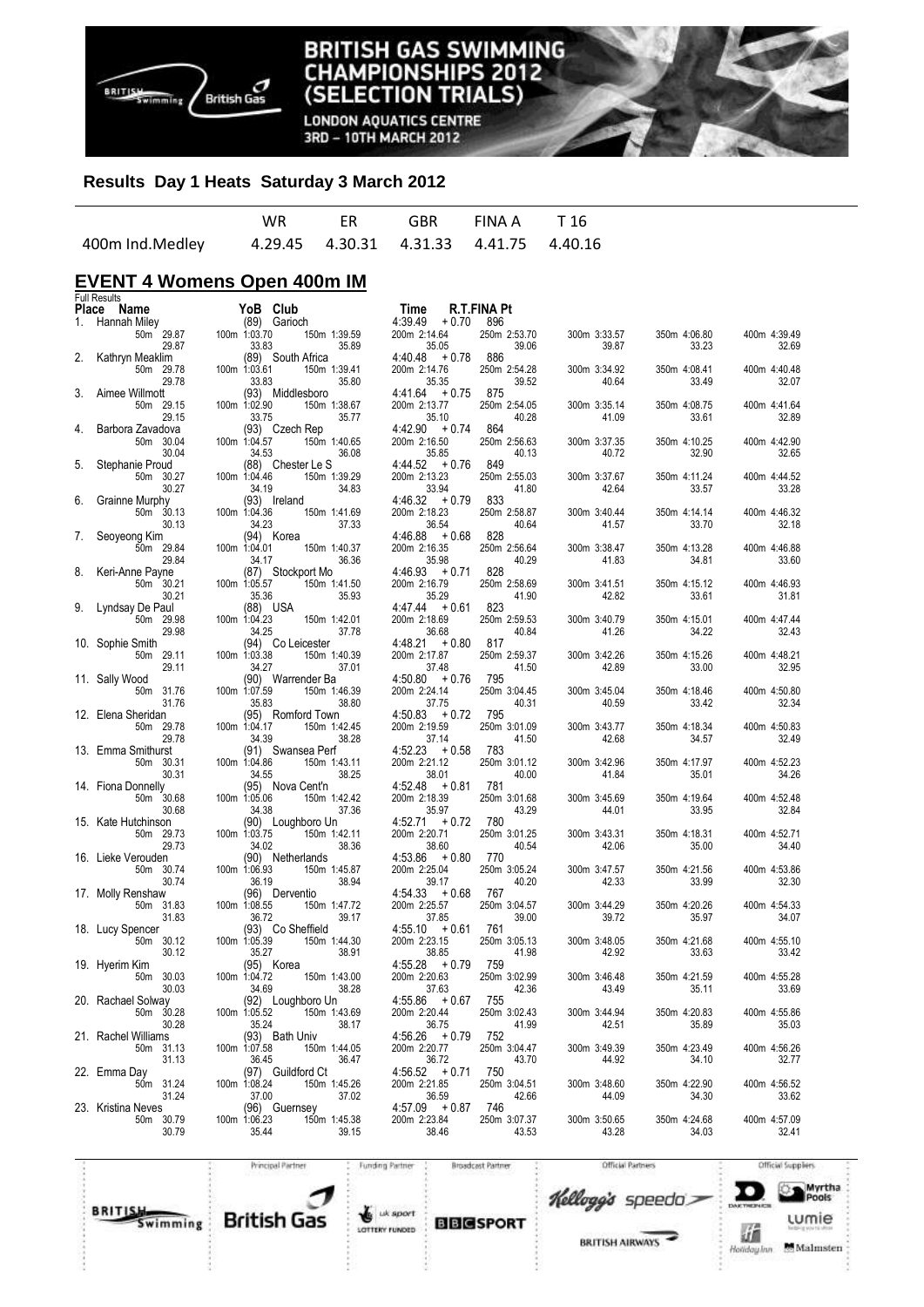

#### **TISH GAS SWIMMING** BRI **IAMPIONSHIPS 2012** Cŀ **TRIALS)** (SELEC ION

**LONDON AQUATICS CENTRE** 3RD - 10TH MARCH 2012

# **Results Day 1 Heats Saturday 3 March 2012**

### **EVENT 4 Womens Open 400m IM**

|                                                                                                         | (96) Nova Cent'n                                                                                                                                                                                                                                         | $4:57.48 + 0.83$      | 743                   |                       |                       |                       |
|---------------------------------------------------------------------------------------------------------|----------------------------------------------------------------------------------------------------------------------------------------------------------------------------------------------------------------------------------------------------------|-----------------------|-----------------------|-----------------------|-----------------------|-----------------------|
| 24.  Georgina Young                           (96)    N<br>50m    31.98          100m  1:08.62<br>31.98 | 150m 1:47.27<br>38.65<br>36.64                                                                                                                                                                                                                           | 200m 2:25.29<br>38.02 | 250m 3:06.59<br>41.30 | 300m 3:49.43<br>42.84 | 350m 4:24.16<br>34.73 | 400m 4:57.48<br>33.32 |
| 25. Rosie Rudin                                                                                         | (98) Nova Cent'n                                                                                                                                                                                                                                         | $4:57.67 + 0.73$ 741  |                       |                       |                       |                       |
| 50m 32.15                                                                                               | ۱ (98)<br>100m 1:08.76                                                                                                                                                                                                                                   | 200m 2:21.73          | 250m 3:04.10          | 300m 3:48.19          | 350m 4:23.32          | 400m 4:57.67          |
| 32.15                                                                                                   | 150m 1:45.87<br>37.11<br>Cardiff<br>36.61                                                                                                                                                                                                                | 35.86                 | 42.37                 | 44.09                 | 35.13                 | 34.35                 |
| 26. Chloe Tutton                                                                                        | (96) Co Cardiff                                                                                                                                                                                                                                          | $4.58.19 + 0.73$ 737  |                       |                       |                       |                       |
| 50m 30.49                                                                                               | 100m 1:06.59<br>150m 1:45.00                                                                                                                                                                                                                             | 200m 2:23.08          | 250m 3:06.33          | 300m 3:49.70          | 350m 4:24.74          | 400m 4:58.19          |
| 30.49                                                                                                   | 38.41<br>36.10                                                                                                                                                                                                                                           | 38.08                 | 43.25                 | 43.37                 | 35.04                 | 33.45                 |
| 27. Freya Resendez                                                                                      | $(96)$ Co Leeds                                                                                                                                                                                                                                          | $4:58.34 + 0.75$ 736  |                       |                       |                       |                       |
| 50m 30.48                                                                                               | 100m 1:05.56                                                                                                                                                                                                                                             | 200m 2:24.29          | 250m 3:06.75          | 300m 3:49.79          | 350m 4:24.79          | 400m 4:58.34          |
| 30.48                                                                                                   |                                                                                                                                                                                                                                                          | 38.79                 | 42.46                 | 43.04                 | 35.00                 | 33.55                 |
| 28. Danielle Huskisson                                                                                  |                                                                                                                                                                                                                                                          | $4:58.50 + 0.76$ 735  |                       |                       |                       |                       |
| 50m 32.44                                                                                               | $100m$ 1:10.54                                                                                                                                                                                                                                           | 200m 2:25.89          | 250m 3:09.49          | 300m 3:53.76          | 350m 4:27.11          | 400m 4:58.50          |
| 32.44                                                                                                   |                                                                                                                                                                                                                                                          | 37.05                 | 43.60                 | 44.27                 | 33.35                 | 31.39                 |
| 29. Lucy Davis                                                                                          |                                                                                                                                                                                                                                                          | $4:59.54 + 0.73$ 727  |                       |                       |                       |                       |
| 50m 30.06                                                                                               | $100m$ 1:05.31                                                                                                                                                                                                                                           | 200m 2:21.31          | 250m 3:04.48          | 300m 3:50.12          | 350m 4:24.96          | 400m 4:59.54          |
| 30.06                                                                                                   |                                                                                                                                                                                                                                                          | 38.04                 | 43.17                 | 45.64                 | 34.84                 | 34.58                 |
| 30. Alice Tennant                                                                                       |                                                                                                                                                                                                                                                          | $5:01.16 + 0.66$ 716  |                       |                       |                       |                       |
| 50m 30.51                                                                                               | $100m$ $1:05.57$                                                                                                                                                                                                                                         | 200m 2:22.82          | 250m 3:07.25          | 300m 3:51.82          | 350m 4:26.98          | 400m 5:01.16          |
| 30.51                                                                                                   |                                                                                                                                                                                                                                                          | 38.31                 | 44.43                 | 44.57                 | 35.16                 | 34.18                 |
| 31. Abbie Wood                                                                                          |                                                                                                                                                                                                                                                          | $5:02.06 + 0.68$ 709  |                       |                       |                       |                       |
| 50m 31.67                                                                                               | 100m 1:08.68                                                                                                                                                                                                                                             | 200m 2:27.67          | 250m 3:08.53          | 300m 3:50.34          | 350m 4:26.59          | 400m 5:02.06          |
| 31.67                                                                                                   |                                                                                                                                                                                                                                                          | 39.22                 | 40.86                 | 41.81                 | 36.25                 | 35.47                 |
| 32. Ella Dias                                                                                           |                                                                                                                                                                                                                                                          | $5:02.16 + 0.81 709$  |                       |                       |                       |                       |
| 50m 30.92                                                                                               | 100m 1:07.72                                                                                                                                                                                                                                             | 200m 2:25.80          | 250m 3:09.27          | 300m 3:53.77          | 350m 4:28.57          | 400m 5:02.16          |
| 30.92                                                                                                   |                                                                                                                                                                                                                                                          | 38.08                 | 43.47                 | 44.50                 | 34.80                 | 33.59                 |
| 33. Francesca Hay                                                                                       |                                                                                                                                                                                                                                                          | $5:02.38 + 0.88$      | 707                   |                       |                       |                       |
| ca Hay (96) N<br>50m 31.78 100m 1:08.67                                                                 |                                                                                                                                                                                                                                                          | 200m 2:28.98          | 250m 3:11.69          | 300m 3:54.90          | 350m 4:29.00          | 400m 5:02.38          |
| 31.78                                                                                                   |                                                                                                                                                                                                                                                          | 39.39                 | 42.71                 | 43.21                 | 34.10                 | 33.38                 |
| 34. Jessica Powell                                                                                      | 96) Co Leeds<br>1.05.56 150m 1:45.50<br>3.08 3.08 39.94<br>1.10.54 150m 1:48.84<br>3.10 38.30<br>1:10.54 150m 1:48.84<br>3.30<br>96) Co Sund'land<br>1:10.54 150m 1:48.84<br>38.30<br>96) Preston<br>1.95.57 150m 1:44.51<br>93) Swansea Perf<br>1.05.57 | $5:02.65 + 0.75$      | 705                   |                       |                       |                       |
| Powell (93) (<br>50m 31.30 100m 1:08.67                                                                 | (93) Co Manch Aq<br>1:08.67 150m 1:47.61<br>37.37 38.94                                                                                                                                                                                                  | 200m 2:26.60          | 250m 3:10.36          | 300m 3:54.88          | 350m 4:30.43          | 400m 5:02.65          |
| 31.30                                                                                                   | 38.94<br>37.37                                                                                                                                                                                                                                           | 38.99                 | 43.76                 | 44.52                 | 35.55                 | 32.22                 |
| 35. Chloe Hannam                                                                                        | (96) South Lincs                                                                                                                                                                                                                                         | $5:02.95 + 0.80 703$  |                       |                       |                       |                       |
| annam (96) {<br>50m 31.29 100m 1:07.15                                                                  | Lincs<br>150m 1:43.63<br>36.48                                                                                                                                                                                                                           | 200m 2:19.93          | 250m 3:04.96          | 300m 3:51.41          | 350m 4:27.46          | 400m 5:02.95          |
| 31.29                                                                                                   | 36.48<br>35.86                                                                                                                                                                                                                                           | 36.30                 | 45.03                 | 46.45                 | 36.05                 | 35.49                 |
| 36. Sian Morgan                                                                                         | (94) Co Bradford                                                                                                                                                                                                                                         | $5:03.67 + 0.75$      | 698                   |                       |                       |                       |
| rgan<br>50m 31.12                                                                                       | radford<br>150m 1:47.48<br>40.62<br>100m 1:06.86                                                                                                                                                                                                         | 200m 2:27.22          | 250m 3:12.46          | 300m 3:57.55          | 350m 4:31.22          | 400m 5:03.67          |
| 31.12                                                                                                   | 40.62<br>35.74                                                                                                                                                                                                                                           | 39.74                 | 45.24                 | 45.09                 | 33.67                 | 32.45                 |
| 37. Sophie Pyatt                                                                                        | (95) Stockport Mo                                                                                                                                                                                                                                        | $5:04.84 + 0.84$      | 690                   |                       |                       |                       |
| 50m 31.88                                                                                               | ockport Mo<br>150m 1:45.93<br>38.34<br>100m 1:07.59                                                                                                                                                                                                      | 200m 2:23.68          | 250m 3:08.88          | 300m 3:54.61          | 350m 4:30.10          | 400m 5:04.84          |
| 31.88                                                                                                   | 35.71                                                                                                                                                                                                                                                    | 37.75                 | 45.20                 | 45.73                 | 35.49                 | 34.74                 |
| 38. Shauntelle Austin                                                                                   | ston<br>150m 1:44.16<br>38.36<br>(97) Preston                                                                                                                                                                                                            | $5:06.67 + 0.71$      | 678                   |                       |                       |                       |
| 50m 30.30                                                                                               | 97)<br>100m 1:05.80                                                                                                                                                                                                                                      | 200m 2:21.69          | 250m 3:08.34          | 300m 3:55.97          | 350m 4:31.94          | 400m 5:06.67          |
| 30.30                                                                                                   | 38.36<br>35.50                                                                                                                                                                                                                                           | 37.53                 | 46.65                 | 47.63                 | 35.97                 | 34.73                 |
| 39. Sophie Waller                                                                                       |                                                                                                                                                                                                                                                          | $5:07.22 + 0.78$ 674  |                       |                       |                       |                       |
| 50m 31.76                                                                                               | ا (98)<br>100m 1:08.09                                                                                                                                                                                                                                   | 200m 2:28.79          | 250m 3:13.02          | 300m 3:57.39          | 350m 4:33.18          | 400m 5:07.22          |
| 31.76                                                                                                   |                                                                                                                                                                                                                                                          | 39.91                 | 44.23                 | 44.37                 | 35.79                 | 34.04                 |
| 40. Veronika Kolnikova                                                                                  |                                                                                                                                                                                                                                                          | $5.08.97 + 0.80$      | 663                   |                       |                       |                       |
| 50m 32.08                                                                                               | $(90)$ ( $(90)$ 100m 1:09.15                                                                                                                                                                                                                             | 200m 2:27.94          | 250m 3:12.34          | 300m 3:57.77          | 350m 4:34.27          | 400m 5:08.97          |
| 32.08                                                                                                   |                                                                                                                                                                                                                                                          | 39.00                 | 44.40                 | 45.43                 | 36.50                 | 34.70                 |
| $08$ $37.07$<br>(98) (<br>02 $100$ m 1:09.11<br>12<br>41. Anna Newlands                                 | 35.50<br>(98) Dover Life<br>1:08.09 150m 1:48.88<br>36.33 40.79<br>(90) Czech Rep<br>1:09.15 150m 1:48.94<br>1:09.17<br>37.07 (98) Cockermouth<br>1:09.11 150m 1:49.25<br>37.09 40.14                                                                    | $5:13.60 + 0.73$ 634  |                       |                       |                       |                       |
| 50m 32.02                                                                                               |                                                                                                                                                                                                                                                          | 200m 2:29.14          | 250m 3:15.20          | 300m 4:01.48          | 350m 4:38.51          | 400m 5:13.60          |
| 32.02                                                                                                   |                                                                                                                                                                                                                                                          | 39.89                 | 46.06                 | 46.28                 | 37.03                 | 35.09                 |
| <b>Beatriz Gomez</b>                                                                                    | (94) Spain                                                                                                                                                                                                                                               | DQ T-4L               |                       |                       |                       |                       |
|                                                                                                         |                                                                                                                                                                                                                                                          |                       |                       |                       |                       |                       |



**Broadcast Partner** 

Funding Partner



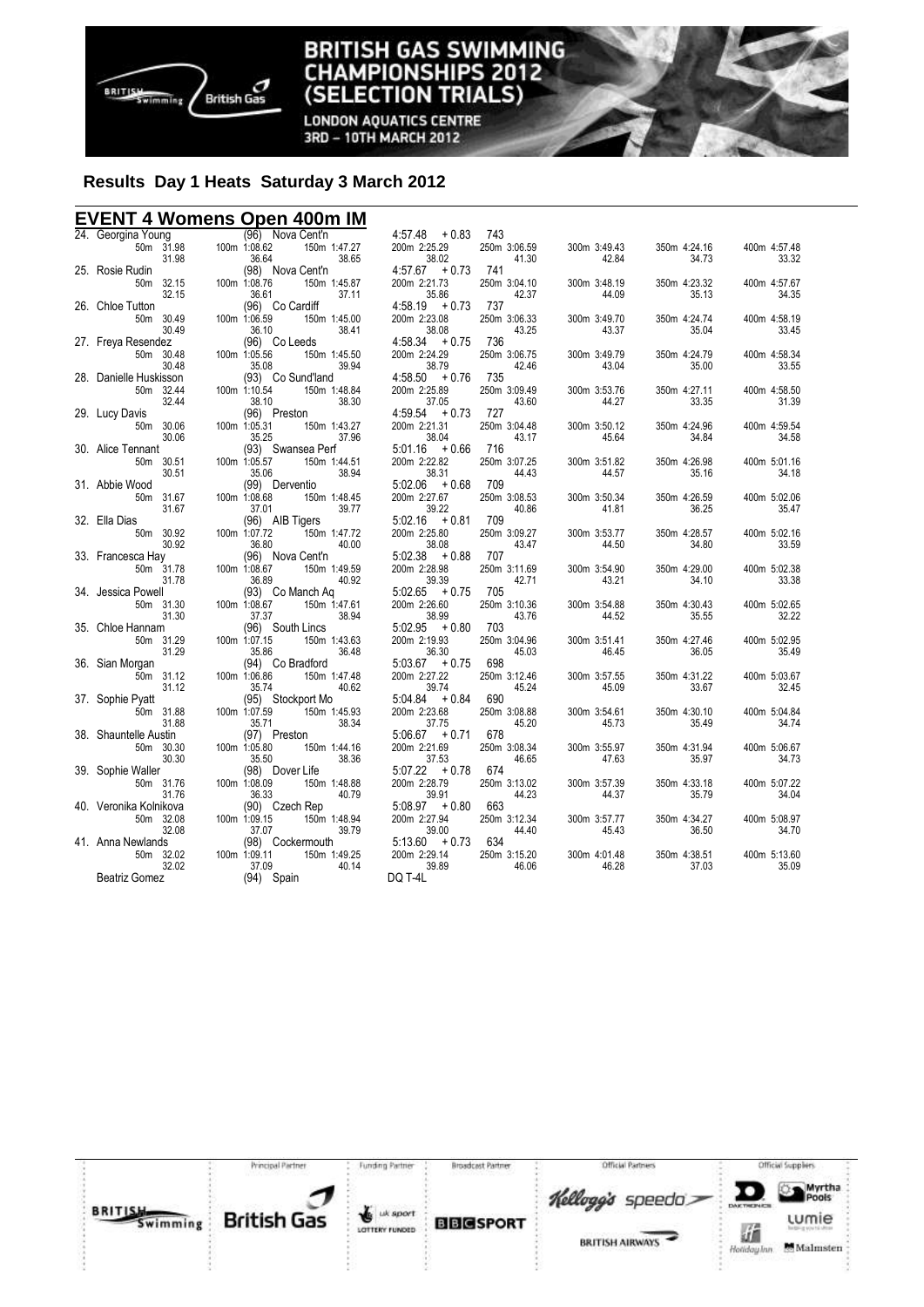

**LONDON AQUATICS CENTRE** 3RD - 10TH MARCH 2012

## **Results Day 1 Heats Saturday 3 March 2012**

|                   | WR. | <b>FUR</b> | GBR | FINA A T16                        |  |
|-------------------|-----|------------|-----|-----------------------------------|--|
| 100m Breaststroke |     |            |     | 58.58 58.64 59.55 1.00.79 1.00.50 |  |

# **EVENT 5 Mens Open 100m Breaststroke**

|       | <b>Full Results</b>       |      |                  |          |             |     |       |
|-------|---------------------------|------|------------------|----------|-------------|-----|-------|
| Place | Name                      | YoB  | Club             | Time     | R.T.FINA Pt |     | 50    |
| 1.    | <b>Andrew Willis</b>      | (90) | <b>Bracknell</b> | 1:00.79  | + 0.72      | 894 | 28.46 |
| 2.    | Hendrik Feldwehr          | (86) | Germany          | 1:00.86  | + 0.72      | 891 | 28.51 |
| 3.    | Daniel Sliwinski          | (90) | Preston          | 1:01.16  | + 0.72      | 878 | 28.52 |
| 4.    | Craig Benson              | (94) | Warrender Ba     | 1:01.33  | + 0.69      | 871 | 28.96 |
| 5.    | Russell Smith             | (91) | Stockport Mo     | 1:01.54  | + 0.63      | 862 | 28.79 |
| 6.    | Xiayan Li                 | (89) | China            | 1:01.65  | + 0.72      | 857 | 28.52 |
| 7.    | Kristopher Gilchrist      | (83) | Edinburgh Un     | 1:01.67  | + 0.77      | 857 | 29.14 |
| 8.    | Michael Jamieson          | (88) | Edinburgh Un     | 1:01.84  | + 0.75      | 850 | 29.40 |
| 9.    | James Broady              | (91) | Loughboro Un     | 1:02.11  | + 0.81      | 839 | 29.12 |
|       | 10. Richard Webb          | (87) | Swansea Perf     | 1:02.13  | + 0.73      | 838 | 29.39 |
|       | 11. Kyuwoong Choi         | (90) | Korea            | 1:02.24  | + 0.67      | 833 | 29.40 |
|       | 12. Laurent Carnol        | (89) | Luxembourg       | 1:02.25  | + 0.71      | 833 | 29.26 |
|       | 13. Adam Peaty            | (94) | Co Derby         | 1:02.36  | + 1.77      | 828 | 29.45 |
|       | 14. Dawid Szulich         | (90) | Poland           | 1:02.46  | + 0.70      | 824 | 28.68 |
| 15.   |                           | (90) | Millfield        | 1:02.49  | + 0.65      | 823 | 29.15 |
|       | Robert Holderness         |      |                  |          |             |     |       |
|       | 16. Zachary Hayden        | (87) | USA              | 1:02.72  | + 0.73      | 814 | 29.41 |
| 17.   | Jamie Ross                | (87) | StirlingSwim     | 1:02.85  | + 0.59      | 809 | 29.39 |
| 18.   | Seungcheol Oh             | (93) | Korea            | 1:02.99  | $+0.67$     | 804 | 29.49 |
|       | 19. Christopher Fox       | (89) | Wolv'hampton     | 1:03.07  | + 0.73      | 801 | 28.93 |
|       | 20. Petr Bartunek         | (91) | Czech Rep        | 1:03.25  | + 0.70      | 794 | 29.36 |
| 21.   | Joseph Welstead           | (90) | StirlingSwim     | 1:03.29  | + 0.73      | 792 | 29.13 |
|       | 22. Xander Alari-Williams | (93) | Sevenoaks        | 1:03.30  | + 0.75      | 792 | 29.77 |
|       | 23. Paul Sutherland       | (90) | <b>Bath Univ</b> | 1:03.38  | + 0.68      | 789 | 29.56 |
| 24.   | Joseph Parker             | (93) | Plymouth Lea     | 1:03.44  | + 0.66      | 787 | 30.14 |
| 25.   | Thomas Litten             | (92) | Rushmoor Ryl     | 1:03.46  | + 0.67      | 786 | 29.27 |
| 26.   | Douglas Scott             | (91) | Eastkilbride     | 1:03.58  | + 0.67      | 782 | 29.60 |
| 27.   | Matthew Shead             | (89) | Millfield        | 1:03.61  | + 0.68      | 781 | 29.31 |
|       | 28. Christopher Steeples  | (92) | Co Manch Aq      | 1:03.62  | + 0.62      | 780 | 29.94 |
| 29.   | Mark Tully                | (92) | Tranent          | 1:03.66  | + 0.84      | 779 | 29.00 |
| 29.   | Jin Soo Kim               | (87) | Korea            | 1:03.66  | + 0.71      | 779 | 29.99 |
|       | 31. Connor Barrett        | (90) | Ealing           | 1:03.67  | + 0.66      | 778 | 29.71 |
| 31.   | Jamie Graham              | (93) | Co Glasgow       | 1:03.67  | + 0.69      | 778 | 29.51 |
|       | 33. Tom Rooke             | (90) | Co Coventry      | 1:03.81  | + 0.62      | 773 | 29.76 |
|       | 34. Chris Kerr            | (93) | Warrender Ba     | 1:03.82  | + 0.74      | 773 | 29.58 |
|       | 35. Robert Cave           | (90) | Hatfield         | 1:03.92  | + 0.82      | 769 | 29.98 |
|       | 36. Ross Dibblin          | (94) | Leander          | 1:04.02  | + 1.77      | 766 | 29.37 |
|       | 37. Luke Spain            | (92) | <b>Bath Univ</b> | 1:04.04  | + 0.67      | 765 | 29.98 |
|       | 38. Andrew Rodgie         | (88) | Edinburgh Un     | 1:04.05  | + 0.73      | 765 | 29.71 |
|       | 39. Chun Yan Wong         | (87) | Hong Kong        | 1:04.11  | + 0.73      | 762 | 29.86 |
|       | 40. Christopher Jones     | (81) | Ealing           | 1:04.19  | + 0.79      | 760 | 29.81 |
|       | 41. Diego Prado           | (90) | Brazil           | 1:04.24  | + 0.66      | 758 | 30.24 |
| 42.   | <b>Matthew Nicholson</b>  | (91) | Co Glasgow       | 1:04.61  | $+0.70$     | 745 | 30.33 |
|       | 43. Tristan Slater        | (93) | Millfield        | 1:04.76  | + 0.68      | 740 | 30.79 |
| 44.   | James Yule                | (94) | Westhill         | 1:04.91  | + 1.04      | 735 | 30.52 |
| 45.   | Jonas Coreelman           | (91) | Belgium          | 1:04.93  | + 0.67      | 734 | 30.07 |
|       | 46. Alexander Murphy      | (95) | Ealing           | 1:05.01  | + 0.72      | 731 | 30.35 |
|       | 47. Luke Howdle           | (94) | Nova Cent'n      | 1:05.68  | + 0.76      | 709 | 31.41 |
|       | 48. Angelito Cassandra    | (93) | Brazil           | 1:06.03  | + 0.70      | 698 | 30.09 |
|       | 49. Nicholas Cook         | (94) |                  | 1:06.08  | + 0.69      | 696 | 31.19 |
|       |                           |      | Derwentside      |          |             |     |       |
|       | 50. Daniel Lim            | (96) | Warrender Ba     | 1:06.36  | + 0.68      | 687 | 31.12 |
| 51.   | Jack Burton               | (96) | S Bournem'th     | 1:08.22  | $+0.73$     | 633 | 32.36 |
|       | 52. Charlie Attwood       | (97) | TauntonDeane     | 1:08.31  | + 0.87      | 630 | 31.84 |
|       | 53. Joshua Winnicott      | (96) | Co Birm'ham      | 1:08.32  | + 0.68      | 630 | 31.91 |
|       | 54. Daniel Liu            | (96) | Millfield        | 1:09.37  | $+0.66$     | 602 | 32.98 |
|       | 55. Noah Vides            | (96) | Poole            | 1:09.69  | + 0.71      | 593 | 33.14 |
| 56.   | Laker Wong                | (96) | Kingsbridge      | 1:09.73  | + 0.73      | 592 | 32.48 |
|       | Ross Murdoch              | (94) | West Dunbart     | DQ SL-1L |             |     |       |
|       | Janghun Ju                | (95) | Korea            | DQ T-1L  |             |     |       |

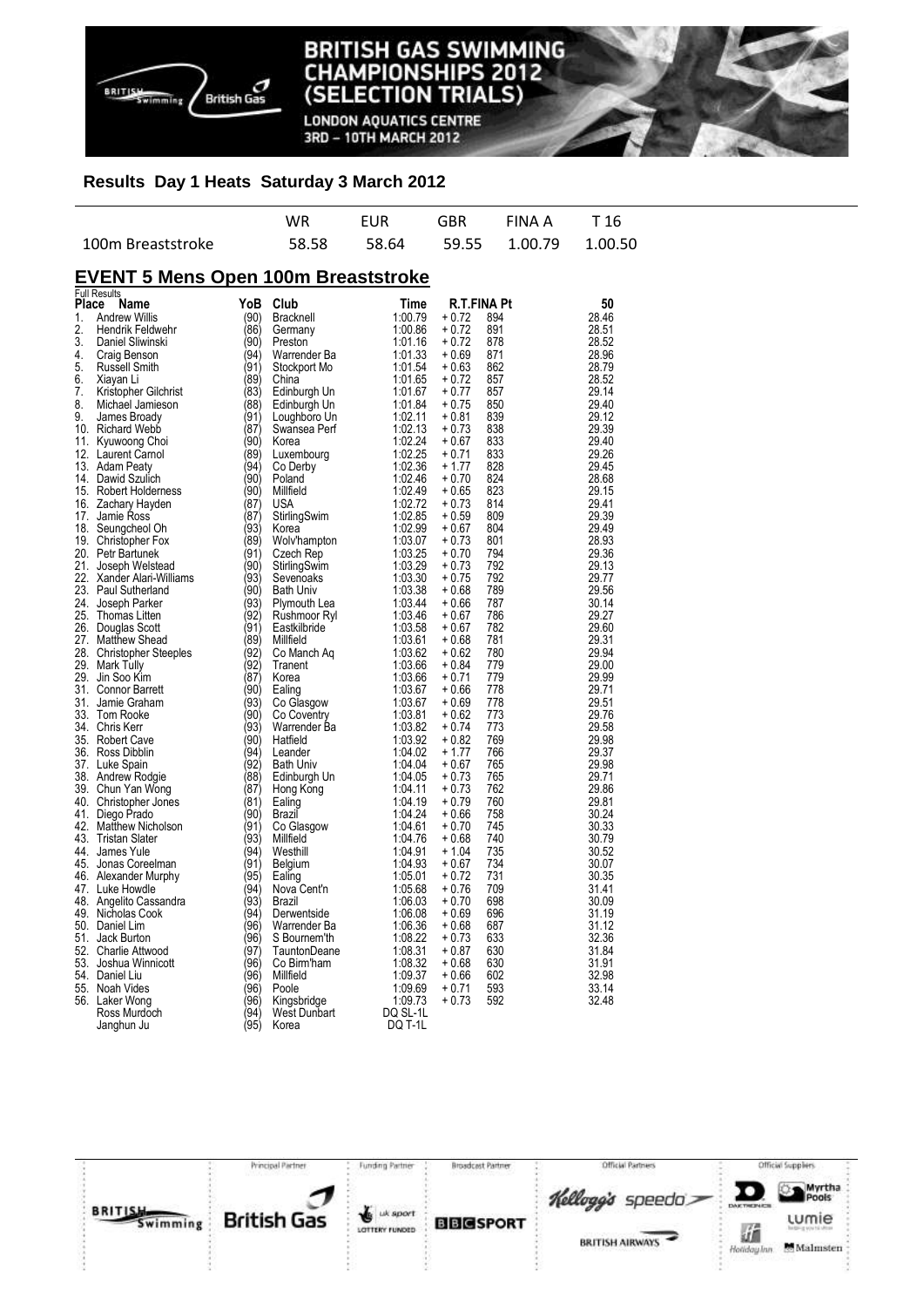

**LONDON AQUATICS CENTRE** 3RD - 10TH MARCH 2012

# **Results Day 1 Heats Saturday 3 March 2012**

# **EVENT 6 Womens MC 200m Freestyle**

|    | Multi-Disability by British Disability Points |      |                    |      |            |                 |       |         |         |
|----|-----------------------------------------------|------|--------------------|------|------------|-----------------|-------|---------|---------|
|    | Place<br>Name                                 | YoB  | Club               | Cat. | Time       | <b>BDPoints</b> | 50    | 100     | 150     |
|    | Jessica-Jane Applegate                        | (96) | <b>UEA Norwich</b> | 14   | 2:15.06    | 988             | 30.15 | 1:04.36 | 1:40.14 |
| 2. | Natalie Massey                                | (89) | Aguabears          |      | 14 2:17.07 | 945             | 30.88 | 1:05.21 | 1:41.00 |
| 3. | <b>Chloe Davies</b>                           | (98) | Trowbridge         |      | 14 2:18.45 | 917             | 31.04 | 1:05.72 | 1:42.46 |
| 4. | Reagan Doig                                   | (98) | Perth City         | 14   | 2:24.58    | 805             | 32.72 | 1:08.74 | 1:46.95 |
| 5. | Amberley Hoar                                 | (93) | Portsmouth N       |      | 14 2:24.69 | 804             | 32.47 | 1:09.12 | 1:47.34 |
| 6. | Chloe Selman                                  | (95  | <b>Bo Barnsley</b> |      | 14 2:29.18 | 733             | 33.43 | 1:10.75 | 1:50.28 |
|    | Stephanie Bird                                | (88) | Lstoft & OB        | 14   | 2:36.11    | 640             | 34.53 | 1:13.90 | 1:55.14 |
| 8. | Nicole Lough                                  | (95  | South Tyne         | 14   | 2:38.88    | 607             | 34.24 | 1:13.79 | 1:56.49 |
| 9. | Lucy Chenery                                  | (95) | Co Milton K        |      | 14 2:42.63 | 566             | 35.80 | 1:16.97 | 2:00.81 |
|    | 10. Helen Dolphin                             | 75)  | East Anglian       |      | 5 3:51.58  | 359             | 52.07 | 1:50.30 | 2:51.26 |

# **EVENT 7 Mens MC 200m Freestyle**  Multi-Disability by British Disability Points

| <b>MULL-DISADILLY DY DITUSH DISADILLY FULLIS</b> |                                                                                                                     |                    |      |         |                            |     |                     |         |                |
|--------------------------------------------------|---------------------------------------------------------------------------------------------------------------------|--------------------|------|---------|----------------------------|-----|---------------------|---------|----------------|
|                                                  |                                                                                                                     |                    |      |         |                            |     |                     |         | 150            |
| <b>Benjamin Procter</b>                          | (90)                                                                                                                | Newguay            | 14   | 2:02.67 | $+0.86$                    | 971 | 27.45               | 57.93   | 1:30.67        |
| Daniel Pepper                                    | (89                                                                                                                 | Stockport Mo       | 14   | 2:03.25 | $+0.70$                    | 957 | 28.28               | 59.04   | 1:30.99        |
| Craig Rodgie                                     | (89)                                                                                                                | Edinburgh Un       | 14   | 2:03.84 | $+0.75$                    | 943 | 28.39               | 1:00.02 | 1:32.60        |
| Andrew Zawadzki                                  | (93)                                                                                                                | Nova Cent'n        | 14   | 2:10.48 | $+0.89$                    | 807 | 30.53               | 1:03.68 | 1:37.53        |
| Aaron Moores                                     | (94)                                                                                                                | Trowbridge         | 14   |         | $+0.82$                    | 797 | 29.55               | 1:02.99 | 1:37.42        |
| Joseph Schenk                                    | (94)                                                                                                                | Newguay            | 14   | 2:11.75 | $+0.88$                    | 784 | 29.95               | 1:04.16 | 1:38.29        |
| Jack Thomas                                      | (95)                                                                                                                | Swansea Perf       | 14   | 2:13.12 | $+0.74$                    | 760 | 29.87               | 1:03.60 | 1:38.29        |
| Craig Harris                                     | (99)                                                                                                                | Swindon Dolp       | 14   | 2:14.62 | $+0.81$                    | 734 | 30.94               | 1:05.94 | 1:41.66        |
| Scott Quin                                       | (90)                                                                                                                | Warrender Ba       | 14   |         | $+0.74$                    | 723 | 31.09               | 1:05.35 | 1:39.36        |
| Mark Chard                                       | (95)                                                                                                                | <b>UEA Norwich</b> | 14   | 2:16.97 | $+0.76$                    | 697 | 30.05               | 1:04.12 | 1:40.78        |
| <b>Anthony Stephens</b>                          | (86)                                                                                                                | Swansea Perf       | 5    | 2:54.88 | $+0.50$                    | 588 | 38.18               | 1:22.24 | 2:08.82        |
|                                                  | (97                                                                                                                 | South Dorset       | 14   | 2:25.06 | $+0.83$                    | 587 | 31.53               |         | 1:49.06        |
| <b>Christopher Currie</b>                        | (94)                                                                                                                | Co Oxford          | 14   | 2:26.13 | $+0.90$                    | 574 | 32.44               | 1:09.18 | 1:47.21        |
|                                                  | (91                                                                                                                 | Co St Albans       | 14   | 2:30.31 | $+0.76$                    | 528 | 33.11               | 1:11.38 | 1:50.95        |
|                                                  | (95)                                                                                                                | <b>Wear Valley</b> | 5    | 3:24.36 | $+0.69$                    | 368 | 44.26               | 1:35.34 | 2:31.23        |
|                                                  | <b>Name</b><br>Place<br>11.<br><b>Elliott Smart</b><br>12.<br>13.<br>14. Thomas Hempenstall<br>15. Lyndon Longhorne | YoB                | Club | Cat.    | Time<br>2:11.02<br>2:15.33 |     | <b>R.T.BDPoints</b> | 50      | 100<br>1:09.65 |

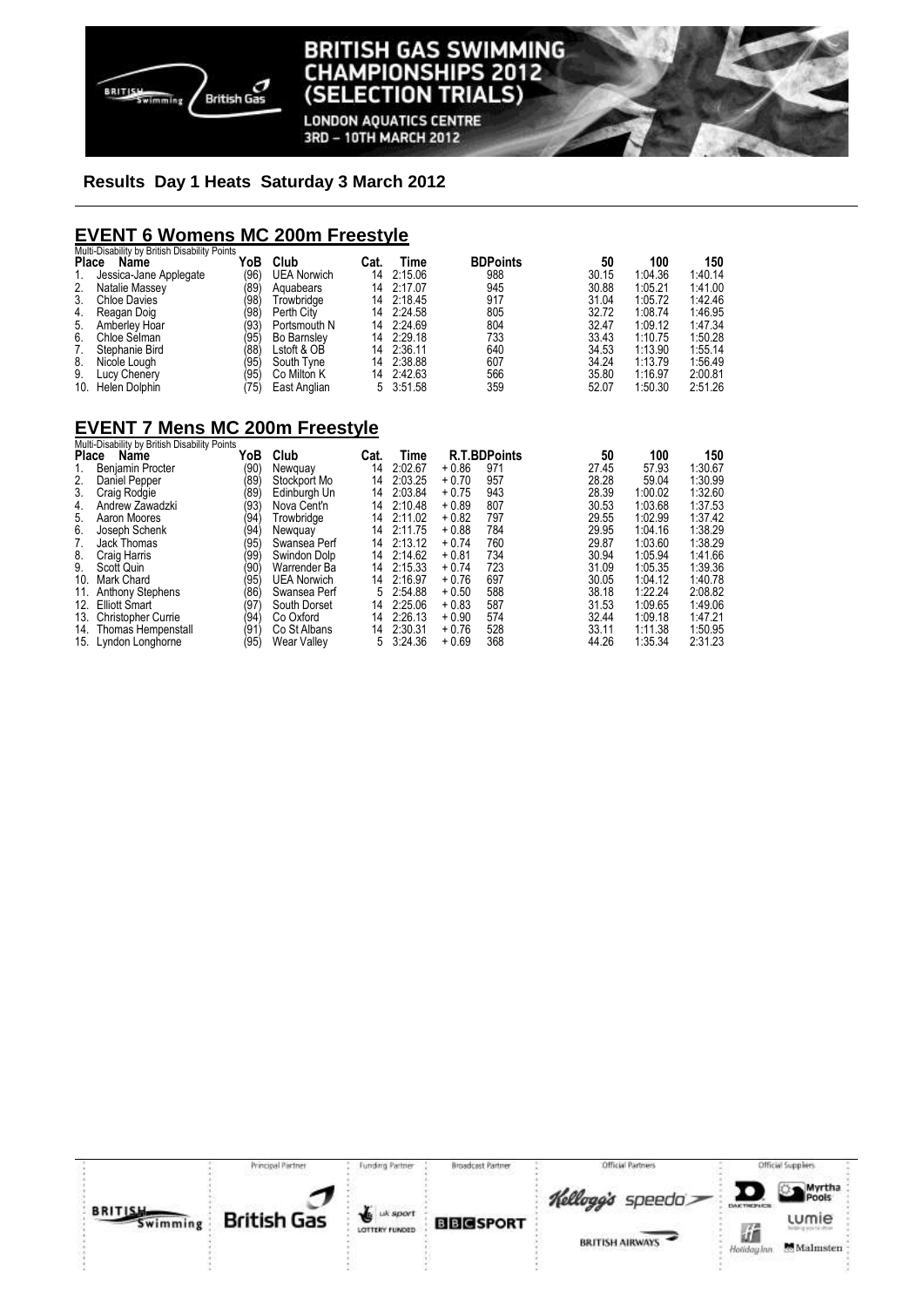

**LONDON AQUATICS CENTRE** 3RD - 10TH MARCH 2012

# **Results Day 1 Heats Saturday 3 March 2012**

# **EVENT 8 Womens MC 400m Freestyle**

|       | Multi-Disability by British Disability Points |                            |                       |                            |                       |                       |                       |                       |
|-------|-----------------------------------------------|----------------------------|-----------------------|----------------------------|-----------------------|-----------------------|-----------------------|-----------------------|
| Place | Name                                          | YoB Club                   | Cat.                  | Time                       | <b>BDPoints</b>       |                       |                       |                       |
| 1.    | Eleanor Simmonds                              | (94) Swansea Perf          |                       | 6 5:39.91                  | 896                   |                       |                       |                       |
|       | 50m 39.38                                     | 100m 1:21.28               | 150m 2:04.31<br>43.03 | 200m 2:47.38               | 250m 3:30.76          | 300m 4:14.07          | 350m 4:57.46<br>43.39 | 400m 5:39.91          |
| 2.    | 39.38<br><b>Tully Kearney</b>                 | 41.90<br>(97) Royal Wolv   |                       | 43.07<br>10 4:50.19        | 43.38<br>834          | 43.31                 |                       | 42.45                 |
|       | 50m 32.90                                     | 100m 1:09.80               | 150m 1:46.37          | 200m 2:23.52               | 250m 3:00.34          | 300m 3:37.04          | 350m 4:13.92          | 400m 4:50.19          |
|       | 32.90                                         | 36.90                      | 36.57                 | 37.15                      | 36.82                 | 36.70                 | 36.88                 | 36.27                 |
| 3.    | Susannah Rodgers                              | (83) Otter                 |                       | 7 5:25.36                  | 823                   |                       |                       |                       |
|       | 50m 35.55                                     | 100m 1:14.72               | 150m 1:55.02          | 200m 2:37.00               | 250m 3:18.91          | 300m 4:01.45          | 350m 4:43.65          | 400m 5:25.36          |
|       | 35.55                                         | 39.17                      | 40.30                 | 41.98                      | 41.91                 | 42.54                 | 42.20                 | 41.71                 |
| 4.    | <b>Heather Frederiksen</b>                    | (85) Co Salford            |                       | 8 5:07.86                  | 799                   |                       |                       |                       |
|       | 50m 34.43                                     | 100m 1:11.70               | 150m 1:49.88          | 200m 2:28.91               | 250m 3:08.73          | 300m 3:48.84          | 350m 4:28.93          | 400m 5:07.86          |
|       | 34.43                                         | 37.27                      | 38.18                 | 39.03                      | 39.82                 | 40.11                 | 40.09                 | 38.93                 |
| 5.    | Emma Cattle                                   | (88) Team Luton            |                       | 10 4:56.13                 | 785                   |                       |                       |                       |
|       | 50m 35.06                                     | 100m 1:12.49               | 150m 1:49.97          | 200m 2:27.93               | 250m 3:04.79          | 300m 3:42.85          | 350m 4:20.56          | 400m 4:56.13          |
| 6.    | 35.06<br>Gemma Almond                         | 37.43<br>(93) Swansea Perf | 37.48                 | 37.96<br>10 4:56.37        | 36.86<br>783          | 38.06                 | 37.71                 | 35.57                 |
|       | 50m 33.46                                     | 100m 1:10.12               | 150m 1:46.77          | 200m 2:24.94               | 250m 3:02.73          | 300m 3:40.88          | 350m 4:18.55          | 400m 4:56.37          |
|       | 33.46                                         | 36.66                      | 36.65                 | 38.17                      | 37.79                 | 38.15                 | 37.67                 | 37.82                 |
| 7.    | Hannah Russell                                | (96) Guildford Ct          |                       | 12 5:02.88                 | 768                   |                       |                       |                       |
|       | 50m 32.86                                     | 100m 1:09.69               | 150m 1:47.02          | 200m 2:25.04               | 250m 3:03.93          | 300m 3:43.66          | 350m 4:23.91          | 400m 5:02.88          |
|       | 32.86                                         | 36.83                      | 37.33                 | 38.02                      | 38.89                 | 39.73                 | 40.25                 | 38.97                 |
| 8.    | Stephanie Millward                            | (81) Swansea Perf          |                       | 9 4:48.86                  | 762                   |                       |                       |                       |
|       | 50m 33.58                                     | 100m 1:09.67               | 150m 1:46.26          | 200m 2:23.23               | 250m 2:59.75          | 300m 3:36.47          | 350m 4:12.75          | 400m 4:48.86          |
|       | 33.58                                         | 36.09                      | 36.59                 | 36.97                      | 36.52                 | 36.72                 | 36.28                 | 36.11                 |
| 9.    | Natalie Jones                                 | (84) Colchester P          |                       | 6 5:59.05                  | 760                   |                       |                       |                       |
|       | 50m 40.92                                     | 100m 1:25.22               | 150m 2:11.38          | 200m 2:56.72               | 250m 3:42.43          | 300m 4:28.28          | 350m 5:14.09          | 400m 5:59.05          |
|       | 40.92                                         | 44.30                      | 46.16                 | 45.34                      | 45.71                 | 45.85                 | 45.81                 | 44.96                 |
|       | 10. Eleni Papadopoulos                        | (92) Co Manch Ag           |                       | 10 5:01.73                 | 742                   |                       |                       |                       |
|       | 50m 33.06                                     | 100m 1:09.58               | 150m 1:47.48          | 200m 2:26.04               | 250m 3:05.38          | 300m 3:44.39          | 350m 4:23.97          | 400m 5:01.73          |
|       | 33.06                                         | 36.52                      | 37.90                 | 38.56                      | 39.34                 | 39.01                 | 39.58                 | 37.76                 |
|       | 11. Lauren Steadman                           | (92) Portsmouth N          |                       | 9 4:56.48                  | 705                   |                       |                       |                       |
|       | 50m 33.15<br>33.15                            | 100m 1:09.75<br>36.60      | 150m 1:46.79<br>37.04 | 200m 2:24.45<br>37.66      | 250m 3:02.33<br>37.88 | 300m 3:40.73<br>38.40 | 350m 4:18.69<br>37.96 | 400m 4:56.48<br>37.79 |
|       | 12. Rosie Bancroft                            | (95) Co Oxford             |                       | 10 5:07.65                 | 700                   |                       |                       |                       |
|       | 50m 36.58                                     | 100m 1:14.28               | 150m 1:53.39          | 200m 2:32.14               | 250m 3:11.21          | 300m 3:50.54          | 350m 4:29.91          | 400m 5:07.65          |
|       | 36.58                                         | 37.70                      | 39.11                 | 38.75                      | 39.07                 | 39.33                 | 39.37                 | 37.74                 |
|       | 13. Nyree Kindred                             | (80) Leominster            |                       | 6 6:11.95                  | 683                   |                       |                       |                       |
|       | 50m 42.83                                     | 100m 1:29.19               | 150m 2:15.64          | 200m 3:02.32               | 250m 3:49.77          | 300m 4:36.96          | 350m 5:24.27          | 400m 6:11.95          |
|       | 42.83                                         | 46.36                      | 46.45                 | 46.68                      | 47.45                 | 47.19                 | 47.31                 | 47.68                 |
|       | 14. Emma Hollis                               | (92) Loughboro Un          |                       | 8 5:24.85                  | 680                   |                       |                       |                       |
|       | 50m<br>35.20                                  | 100m 1:15.08               | 150m 1:56.89          | 200m 2:39.45               | 250m 3:21.16          | 300m 4:03.91          | 350m 4:46.04          | 400m 5:24.85          |
|       | 35.20                                         | 39.88                      | 41.81                 | 42.56                      | 41.71                 | 42.75                 | 42.13                 | 38.81                 |
|       | 15. Amy Marren                                | (98) Romford Town          |                       | 9 5:01.22                  | 672                   |                       |                       |                       |
|       | 50m 32.94                                     | 100m 1:10.13               | 150m 1:48.55          | 200m 2:26.57               | 250m 3:06.03          | 300m 3:45.05          | 350m 4:23.62          | 400m 5:01.22          |
|       | 32.94                                         | 37.19                      | 38.42                 | 38.02                      | 39.46<br>653          | 39.02                 | 38.57                 | 37.60                 |
|       | 16. Alice Tai                                 | (99) Seagulls Swi          |                       | 10 5:14.83<br>200m 2:32.10 |                       |                       |                       |                       |
|       | 50m 35.06<br>35.06                            | 100m 1:13.25<br>38.19      | 150m 1:52.44<br>39.19 | 39.66                      | 250m 3:12.78<br>40.68 | 300m 3:53.96<br>41.18 | 350m 4:34.51<br>40.55 | 400m 5:14.83<br>40.32 |
|       | 17. Francesca O'Connor                        | (91) Wyre Forest           |                       | 7 6:01.27                  | 601                   |                       |                       |                       |
|       | 50m 41.85                                     | 100m 1:27.23               | 150m 2:12.75          | 200m 2:58.65               | 250m 3:44.03          | 300m 4:30.59          | 350m 5:16.42          | 400m 6:01.27          |
|       | 41.85                                         | 45.38                      | 45.52                 | 45.90                      | 45.38                 | 46.56                 | 45.83                 | 44.85                 |
|       | 18. Charlotte Henshaw                         | (87) Nova Cent'n           |                       | 8 5:44.66                  | 569                   |                       |                       |                       |
|       | 50m 39.29                                     | 100m 1:21.30               | 150m 2:04.50          | 200m 2:48.40               | 250m 3:32.10          | 300m 4:16.73          | 350m 5:00.65          | 400m 5:44.66          |
|       | 39.29                                         | 42.01                      | 43.20                 | 43.90                      | 43.70                 | 44.63                 | 43.92                 | 44.01                 |
|       | 19. Emily Harris                              | (97) St Felix Sch          |                       | 9 5:24.69                  | 536                   |                       |                       |                       |
|       | 50m 36.50                                     | 100m 1:16.15               | 150m 1:57.37          | 200m 2:38.91               | 250m 3:20.44          | 300m 4:03.01          | 350m 4:44.48          | 400m 5:24.69          |
|       | 36.50                                         | 39.65                      | 41.22                 | 41.54                      | 41.53                 | 42.57                 | 41.47                 | 40.21                 |
|       | 20. Hope Gordon                               | (94) StirlingSwim          |                       | 9 5:43.37                  | 454                   |                       |                       |                       |
|       | 50m 36.90                                     | 100m 1:18.65               | 150m 2:02.72          | 200m 2:47.64               | 250m 3:32.65          | 300m 4:17.94          | 350m 5:01.50          | 400m 5:43.37          |
|       | 36.90                                         | 41.75                      | 44.07                 | 44.92                      | 45.01                 | 45.29                 | 43.56                 | 41.87                 |